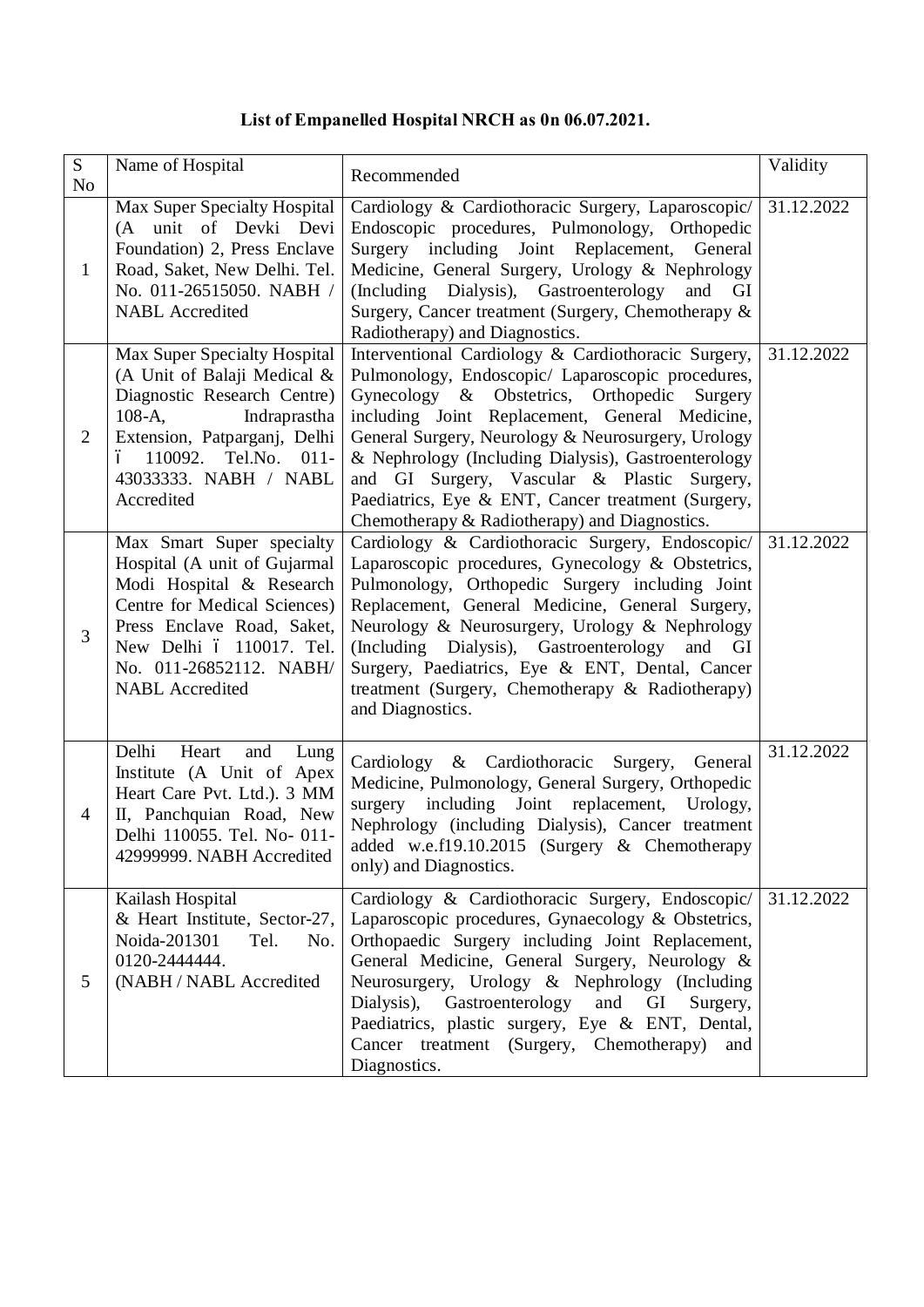| 6              | Metro Hospital & Heart<br>Institute, $X-1$ , Sector-11-12,<br>L-94, Noida ó 201301. Tel.<br>No. 0120-252295. NABH /<br><b>NABL</b> Accredited                            | Cardiology & Cardiothoracic Surgery, Endoscopic/<br>Laparoscopic procedures, Pulmonology, Gynecology<br>& Obstetrics, Orthopedic Surgery including Joint<br>Replacement, General Medicine, General Surgery,<br>Neurology & Neurosurgery, Urology & Nephrology<br>(Including Dialysis), Gastroenterology and GI<br>Surgery, Paediatrics, Eye & ENT, Dental, Cancer<br>treatment (Surgery, Chemotherapy) and Diagnostics.<br>Kidney Transplantation added w.e.f. 01.07.2017 | 31.12.2022              |
|----------------|--------------------------------------------------------------------------------------------------------------------------------------------------------------------------|---------------------------------------------------------------------------------------------------------------------------------------------------------------------------------------------------------------------------------------------------------------------------------------------------------------------------------------------------------------------------------------------------------------------------------------------------------------------------|-------------------------|
| $\overline{7}$ | Metro Hospital & Cancer<br>21,<br>Institute,<br>Community<br>Centre, Preet Vihar, Delhi ó<br>110092.<br>Tel.<br>No. 011-<br>22460000.49286600. NABH<br>/ NABL Accredited | Cardiology & Cardiothoracic Surgery, Endoscopic/<br>Laparoscopic procedures, Gynecology & Obstetrics,<br>Orthopedic Surgery, General Medicine, General<br>Surgery, Neurology & Neurosurgery, Urology &<br>Nephrology Gastroenterology, Pulmonology, Cancer<br>treatment (Surgery, Chemotherapy & and Diagnostics.                                                                                                                                                         | 31.12.2022              |
| 8              | Indian Spinal Injuries Centre<br>Sector-C, Vasant Kunj, New<br>Delhi ó 110070. Tel. No.<br>011-42255225.<br><b>NABH</b><br><b>NABL</b> Accredited                        | Endoscopic/ Laparoscopic procedures, Orthopedic<br>Surgery including Joint Replacement, Pulmonology,<br>General Medicine, General Surgery, Neurology &<br>Neurosurgery, Plastic surgery, Urology & Nephrology<br>(Including Dialysis), Gastroenterology<br>and GI<br>Surgery, Eye & ENT, Cancer treatment (Surgery,<br>Chemotherapy) and<br>Diagnostics.<br>Interventional<br>Cardiology added w.e.f 14.07.2017.                                                          | 31.12.2022              |
| 9              | Asian Institute of Medical<br>Sciences, Sec-21A, Badkal<br>Flyover Road, Faridabad,<br>Tel.No.0129-4253000.<br><b>NABH/ NABL Accredited</b>                              | Cardiology & Cardiothoracic Surgery, Laparoscopic/<br>Endoscopic procedures, Gynecology & Obstetrics,<br>Pulmonology, Orthopedic Surgery including Joint<br>Replacement, General Medicine, General Surgery,<br>Neurology & Neurosurgery, Urology& Nephrology<br>(Including Dialysis), Gastroenterology and GI<br>Surgery, Paediatrics, Eye & ENT, Dental, Cancer<br>treatment (Surgery, Chemotherapy & Radiotherapy)<br>and Diagnostics.                                  | $\overline{31.12.2022}$ |
| 10             | Action Cancer Hospital, A-4.<br>Paschim Vihar, New Delhi<br>-63. Tel. No. 011-49222222,<br>NABH Accredited NABL<br>Accredited w.e.f 15.10.2020                           | Cancer treatment (Chemotherapy Cancer Surgery &<br>Radiotherapy).                                                                                                                                                                                                                                                                                                                                                                                                         | 31.12.2022              |
| 11             | Sri Bala Ji Action Medical<br>Institute, A-4, Paschim Vihar,<br>New Delhi-110063. Tel. No.<br>011-42888888.<br><b>NABH</b><br><b>NABL</b> Accredited                     | General Medicines & General Surgery, Cardiology &<br>Cardio-thoracic surgery, Orthopedics including Joint<br>Replacement, Pulmonology, GI- Surgery, Neurology,<br>Neuro-surgery,<br>Nephrology including<br>Dialysis,<br>Urology, Eye, ENT, Gynae & Obstetrics, Endoscopic/<br>Laparoscopic procedures, Dental and Diagnostics.                                                                                                                                           | 31.12.2022              |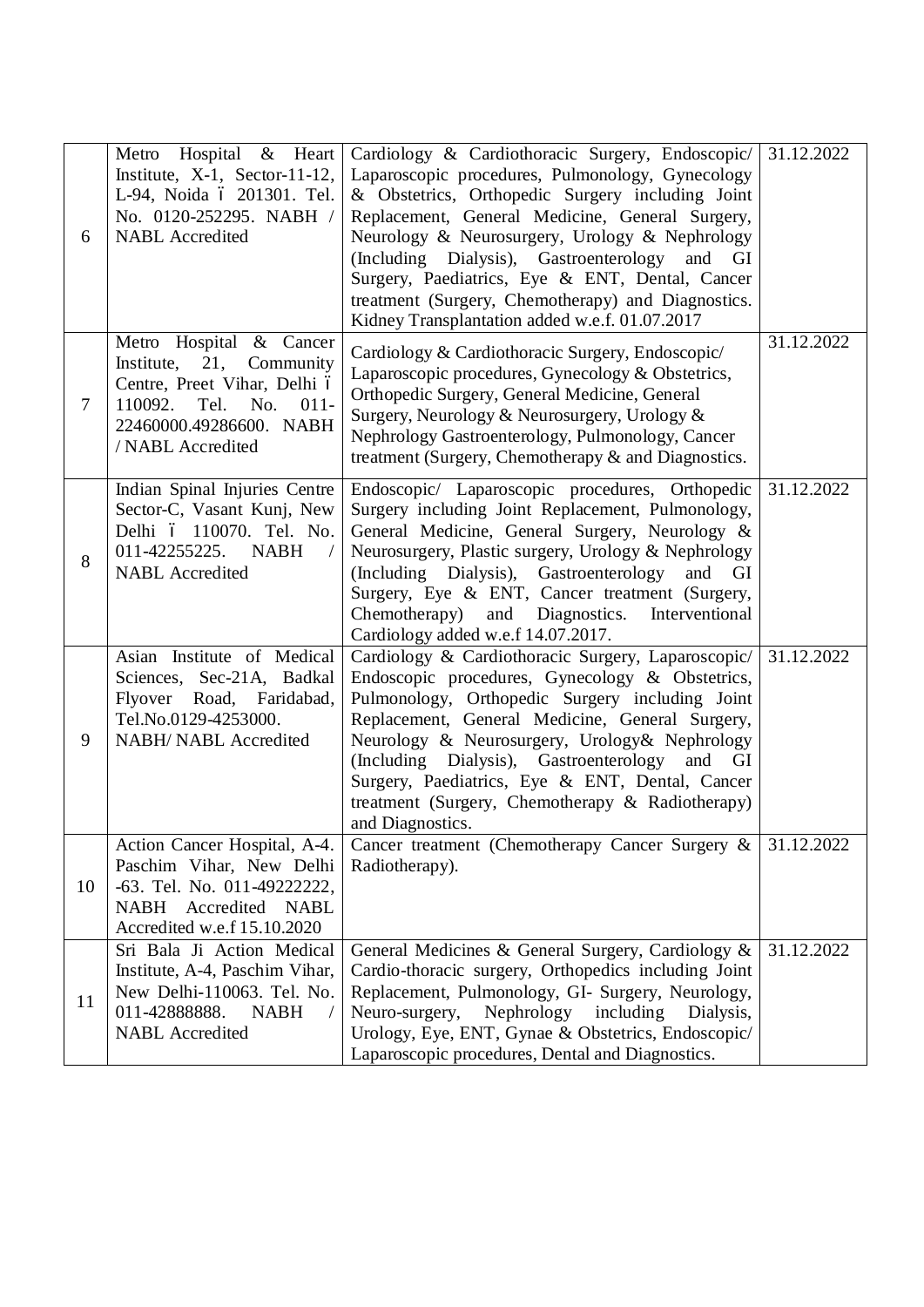| 12 | Batra Hospital & Medical<br>Research<br>Centre,<br>1,<br>Tughlakabad<br>Institutional<br>Mehrauli<br>Area,<br>Badarpur<br>Road, New Delhi. Tel.No.<br>011-29958747, 29957487,<br>29956431. NABH / NABL<br>Accredited | Interventional Cardiology & Cardiothoracic Surgery,<br>Endoscopic/ Laparoscopic procedures, Gynecology &<br>Obstetrics,<br>Pulmonology,<br>Orthopedic<br>Surgery<br>including Joint Replacement, General Medicine,<br>General Surgery, Neurology & Neurosurgery, Urology<br>& Nephrology (Including Dialysis), Gastroenterology<br>and GI Surgery, Vascular & Plastic Surgery,<br>Paediatrics, Eye & ENT, Cancer treatment (Surgery,<br>Chemotherapy & Radiotherapy) and Diagnostics.                                                                                | 31.12.2022 |
|----|----------------------------------------------------------------------------------------------------------------------------------------------------------------------------------------------------------------------|----------------------------------------------------------------------------------------------------------------------------------------------------------------------------------------------------------------------------------------------------------------------------------------------------------------------------------------------------------------------------------------------------------------------------------------------------------------------------------------------------------------------------------------------------------------------|------------|
| 13 | Bhagwati Hospital,<br>(Near<br>Popular Apartment & Mother<br>Dairy<br>Booth)<br>Sector-13,<br>Rohini, Delhi-110085. Tel.<br>No. 011-43126060. NABH /<br><b>NABL</b> Accredited                                       | Cardiology and cardiothoracic surgery Endoscopic/<br>Laparoscopic procedures Gynecology & Obstetrics,<br>Orthopedic surgery with Joint replacement, General<br>Medicine, General Surgery, Eye, ENT, Neurology,<br>Pulmonology, Neurosurgery , Urology, Nephrology<br>(Including Dialysis), Gastroenterology,<br>Dental,<br>Paediatrics, Cancer treatment (surgery Chemotherapy)<br>and Diagnostics.                                                                                                                                                                  | 31.12.2022 |
| 14 | Plot<br>Hospital,<br>Sharda<br>No.32&34,<br>Knowledge<br>Park-3,<br>Greater<br>Noida-201306.<br>Tel.<br>No.<br>0120-2329700,<br>2329722.<br>NABH Accredited<br>w.e.f.<br>10.10.2017                                  | Interventional Cardiology & Cardiothoracic Surgery,<br>Laparoscopic/ Endoscopic procedures, Gynecology &<br>Obstetrics,<br>Pediatrics,<br>Orthopedic<br>Surgery,<br>Pulmonology, General Medicine, General Surgery,<br>Neurology & Neurosurgery, Urology & Nephrology,<br>Gastroenterology, Eye & ENT, Dental, Cancer<br>treatment(Surgery, Chemotherapy and Diagnostics.                                                                                                                                                                                            | 31.12.2022 |
| 15 | Felix Hospital, NH 1, Sector<br>137, Expressway, Noida                                                                                                                                                               | Interventional Cardiology & Cardiothoracic surgery<br>Laparoscopic/ Endoscopic procedures, Obstetrics &<br>Gynaecology, Orthopaedic surgery including Joint<br>replacement Pulmonology, Rheumatology, General<br>General<br>Medicine,<br>Surgery,<br>Neurology<br>$\alpha$<br>Neurosurgery, Urology & Nephrology (including<br>dialysis), Gastro Enterology / G.I. Surgery, Vascular &<br>Plastic Surgery, Paediatrics, Eye & ENT, Dental,<br>Cancer treatment (Surgery, Chemotherapy) and<br>Diagnostics                                                            | 29.03.2023 |
| 16 | Jaypee Hospitals, Sector 128,<br>Noida                                                                                                                                                                               | Interventional Cardiology & Cardiothoracic surgery<br>Laparoscopic/ Endoscopic procedures, Obstetrics &<br>Gynaecology, Orthopaedic surgery including Joint<br>replacement Pulmonology, General Medicine, General<br>Surgery, Neurology & Neurosurgery, Urology &<br>Nephrology<br><i>(including)</i><br>dialysis), Renal<br><b>Transplantation</b><br>$\boldsymbol{\&}$<br>Liver<br>Transplantation,<br>Gastroenterology / G.I. Surgery, Vascular & Plastic<br>Surgery, Paediatrics, Eye & ENT, Dental, Cancer<br>treatment (Surgery, Chemotherapy) and Diagnostics | 29.03.2023 |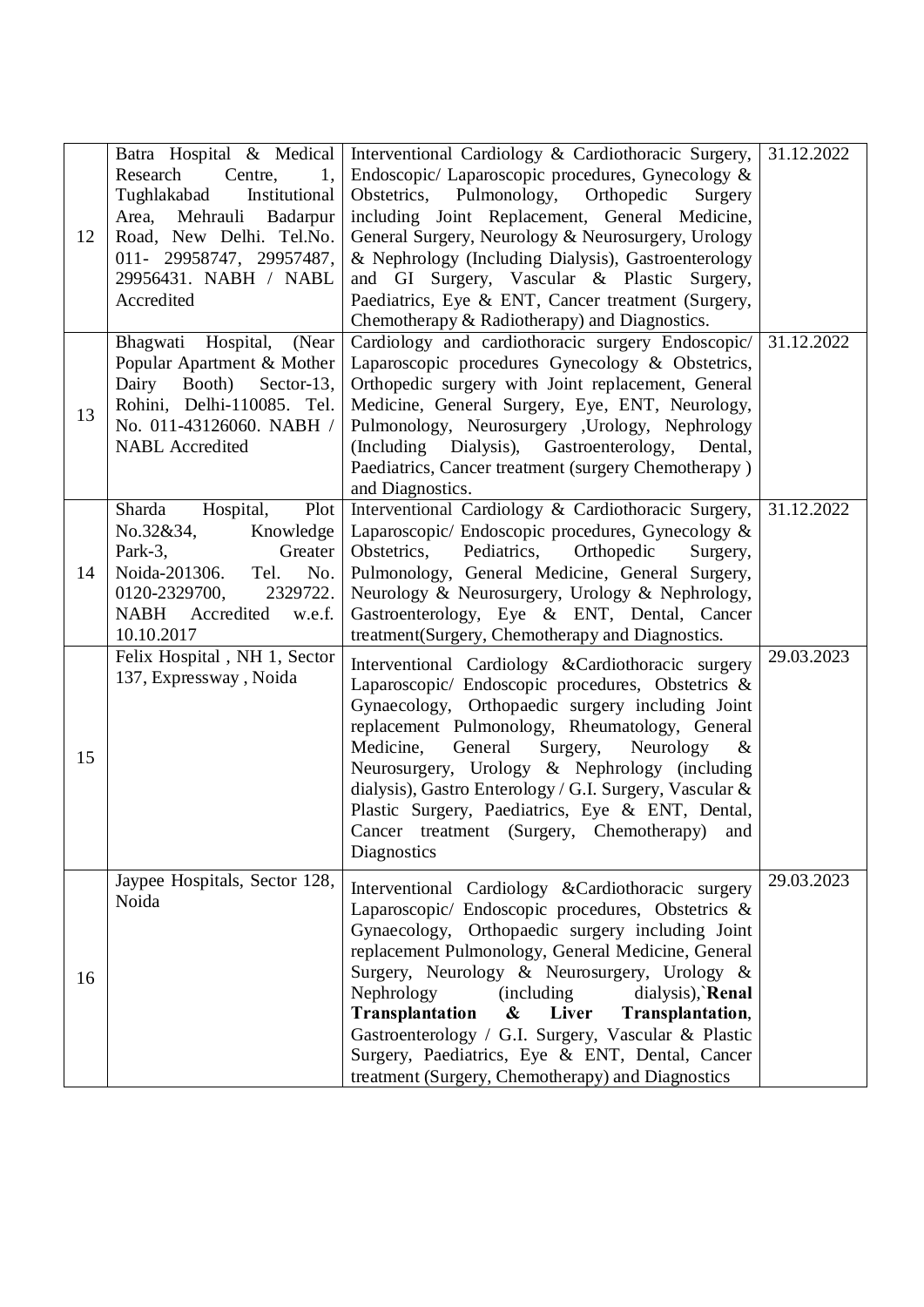| 17 | Apollo Hospital, E2, Sector<br>26, Noida                                   | Interventional Cardiology & Cardiothoracic surgery<br>Laparoscopic/ Endoscopic procedures, Obstetrics &<br>Gynaecology, Orthopaedic surgery including Joint<br>replacement Pulmonology, Rheumatology, General<br>General<br>Medicine,<br>Surgery,<br>Neurology<br>$\alpha$<br>Neurosurgery, Urology & Nephrology (including<br>dialysis), Gastro Enterology / G.I. Surgery, Vascular &<br>Plastic Surgery, Paediatrics, Eye & ENT, Dental,<br>Diagnostics | 29.03.2023 |
|----|----------------------------------------------------------------------------|-----------------------------------------------------------------------------------------------------------------------------------------------------------------------------------------------------------------------------------------------------------------------------------------------------------------------------------------------------------------------------------------------------------------------------------------------------------|------------|
| 18 | Moolchand Hospital, Lajpat<br>Nagar, New Delhi                             | Cardiology & Cardiothoracic Surgery, Endoscopic/<br>Laparoscopic procedures, Gynaecology & Obstetrics,<br>Orthopaedic Surgery including Joint Replacement,<br>General Medicine, General Surgery, Neurology<br>Neurosurgery, Pulmonology,<br>Urology<br>$\&$<br>$\alpha$<br>Nephrology (Including Dialysis), Gastroenterology<br>and GI Surgery, Paediatrics, Eye & ENT, Cancer<br>treatment (Surgery, Chemotherapy & Radiotherapy)<br>and Diagnostics.    | 29.03.2023 |
| 19 | RLKC Hospital & Metro<br>Institute,<br>Pandav<br>Heart<br>Nagar, New Delhi | Cardiology & Cardiothoracic<br>Surgery, General<br>Medicine,<br>General<br>Surgery,<br>Obstetrics<br>and<br>Gynaecology, Paediatrics, ENT, Eye, Endoscopic/<br>Laparoscopic<br>procedures,<br>Pulmonology,<br>Gastrointestinal Surgery, Orthopaedic surgery with<br>Joint replacement, Urology, Nephrology (including<br>Dialysis), Neurology and neurosurgery, Cancer<br>treatment (Surgery, Chemotherapy) and Diagnostics.                              | 29.03.2023 |
| 20 | Artemis Hospital, Sector 51,<br>Gurgaon                                    | Interventional Cardiology, Endoscopic/ Laparoscopic<br>procedures, Gynaecology &Obstetrics, Orthopaedic<br>surgery with Joint replacement, General Medicine,<br>Pulmonology,<br>General<br>Surgery,<br>Neurology,<br>Neurosurgery,<br>Urology,<br>Nephrology<br>(Including)<br>Dialysis), Eye, ENT Gastroenterology, Paediatrics,<br>treatment(Surgery,<br>Cancer<br>Chemotherapy,<br>Radiotherapy) and Diagnostics.                                      | 29.03.2023 |
| 21 | Kalra Hospital, SRCNC Pvt<br>LTD, Kirti Nagar, New Delhi                   | Interventional Cardiology & Cardiothoracic surgery,<br>Cardiology, Gynaecology & Obstetrics, Orthopaedic<br>Surgery including Joint Replacement,<br>General<br>Medicine,<br>General<br>Surgery,<br>Pulmonology,<br>Neurosurgery, Urology & Nephrology (Including<br>Dialysis), Gastroenterology (Medical), Paediatrics,<br>Eye, Dental, Diagnostics.                                                                                                      | 29.03.2023 |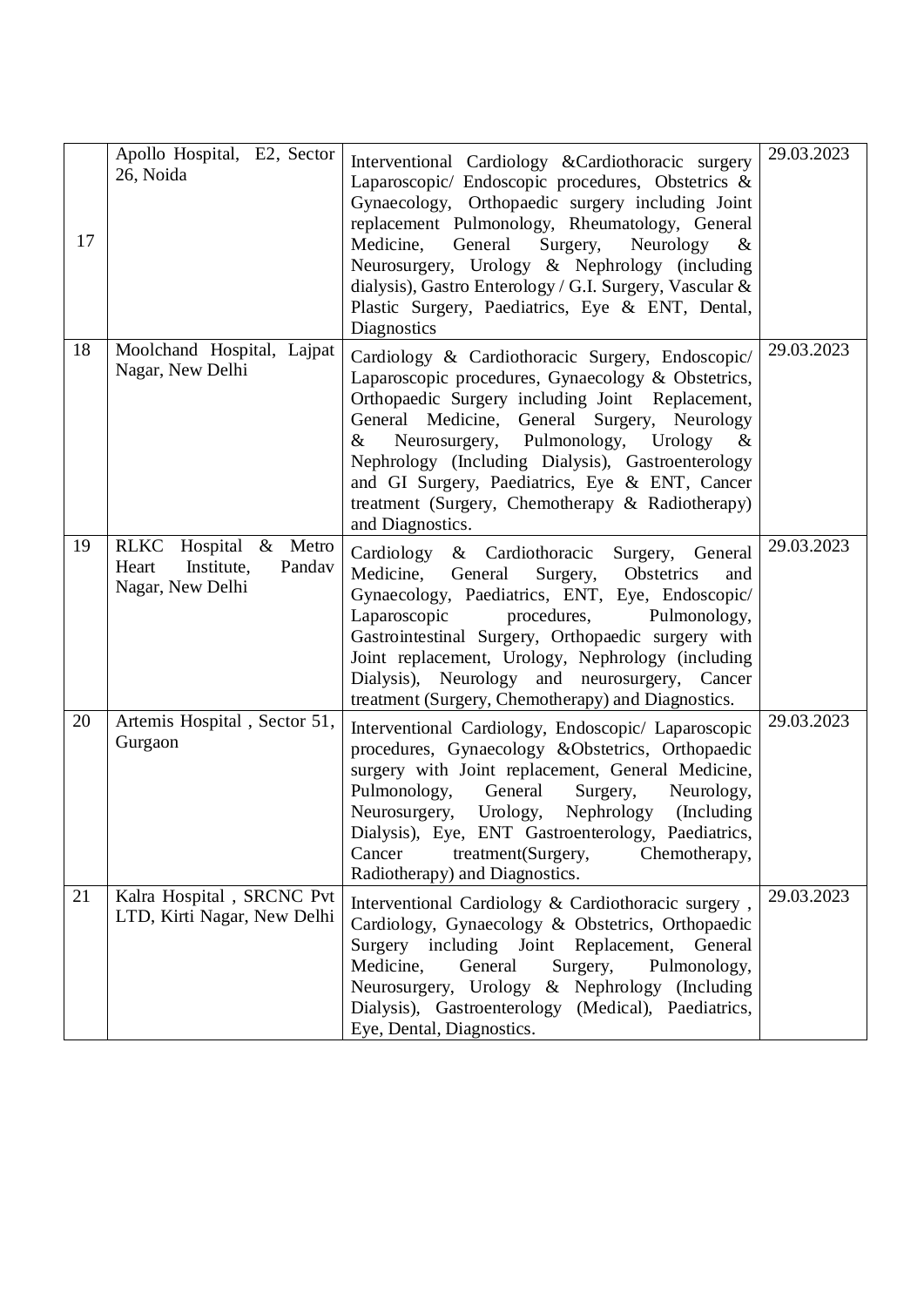| 22 | Jeewan Nursing Home &<br>Hospital, Pusa Road, New<br>Delhi                       | Endoscopic/Laparoscopic procedures, Gynaecology &<br>Obstetrics,<br>Orthopaedic<br>with<br>Joint<br>surgery<br>replacement, General Medicine, General Surgery,<br>Neurology & Neuro Surgery, Urology, Nephrology<br>Dialysis), Gastroenterology,<br>and<br>(Including)<br>Pulmonology Paediatrics and Diagnostics.                                                                                                                                                                      | 29.03.2023 |
|----|----------------------------------------------------------------------------------|-----------------------------------------------------------------------------------------------------------------------------------------------------------------------------------------------------------------------------------------------------------------------------------------------------------------------------------------------------------------------------------------------------------------------------------------------------------------------------------------|------------|
| 23 | Speciality<br>Super<br>Max<br>$W-3$ , Sector-1,<br>Vaishali,<br>Ghaziabad-201012 | Cardiology & Cardiothoracic Surgery, Endoscopic /<br>Laparoscopic procedures, Gynaecology & Obstetrics,<br>Orthopaedic Surgery including Joint Replacement,<br>General Medicine, Pulmonology, General Surgery,<br>Neurology & Neurosurgery, Urology & Nephrology<br>(Including Dialysis), Gastroenterology<br>and<br>GI<br>Surgery, Vascular & Plastic Surgery, Paediatrics, Eye<br>& ENT, Dental,<br>Cancer<br>treatment<br>(Surgery,<br>Chemotherapy & Radiotherapy) and Diagnostics. | 29.03.2023 |
| 24 | Fortis Hospital LTD., B-22,<br>Sector 62, Noida.201301                           | General Medicine, General Surgery, Endocrinology,<br>Bone Marrow Transplant, Cardiology, Cardiothoracic<br>Surgery, Gynaecology & Obstetrics Gastroenterology,<br>Nephrology, Neurology, Neurosurgery, ENT, Eye,<br>Orthopaedic Surgery including joint replacement,<br>Paediatrics, Psychiatry, Respiratory<br>Medicine,<br>Rheumatology, Surgical and medical Oncology,<br>Radiotherapy, Kidney, liver transplantation Urology,<br>and Diagnostics.                                   | 29.03.2023 |
| 25 | Fortis Hospital LTD, Neelam<br>Bata<br>Road,<br>Faridabad, 121001.               | General Medicine, General Surgery, Endocrinology,<br>Cardiology, Cardio thoracic Surgery, Gynaecology &<br>Obstetrics Gastroenterology, Nephrology, Neurology,<br>Neurosurgery, ENT, Eye, Orthopaedic<br>Surgery<br>including joint replacement Paediatrics, Psychiatry,<br>Respiratory Medicine, Rheumatology, BMT, Medical<br>and Surgical Oncology Urology and Diagnostics.                                                                                                          | 29.03.2023 |
| 26 | Fortis Healthcare LTD.<br>A-Bloc, Shalimar Bagh, New<br>Delhi. 110088            | General Medicine, General Surgery, Cardiology,<br>Cardio thoracic Surgery, Gynaecology & Obstetrics<br>Gastroenterology,<br>Nephrology,<br>Neurology,<br>Neurosurgery, ENT, Eye, Orthopaedic Surgery<br>including Joint replacement, Respiratory Medicine,<br>Diagnostics,<br>Neonatology,<br>Urology,<br>Dialysis,<br>Endocrinology, Pediatrics, Rheumatology, Renal<br>Transplant, Nuclear Medicine, BMT, Medical and<br>Surgical Oncology & Radiotherapy.                            | 29.03.2023 |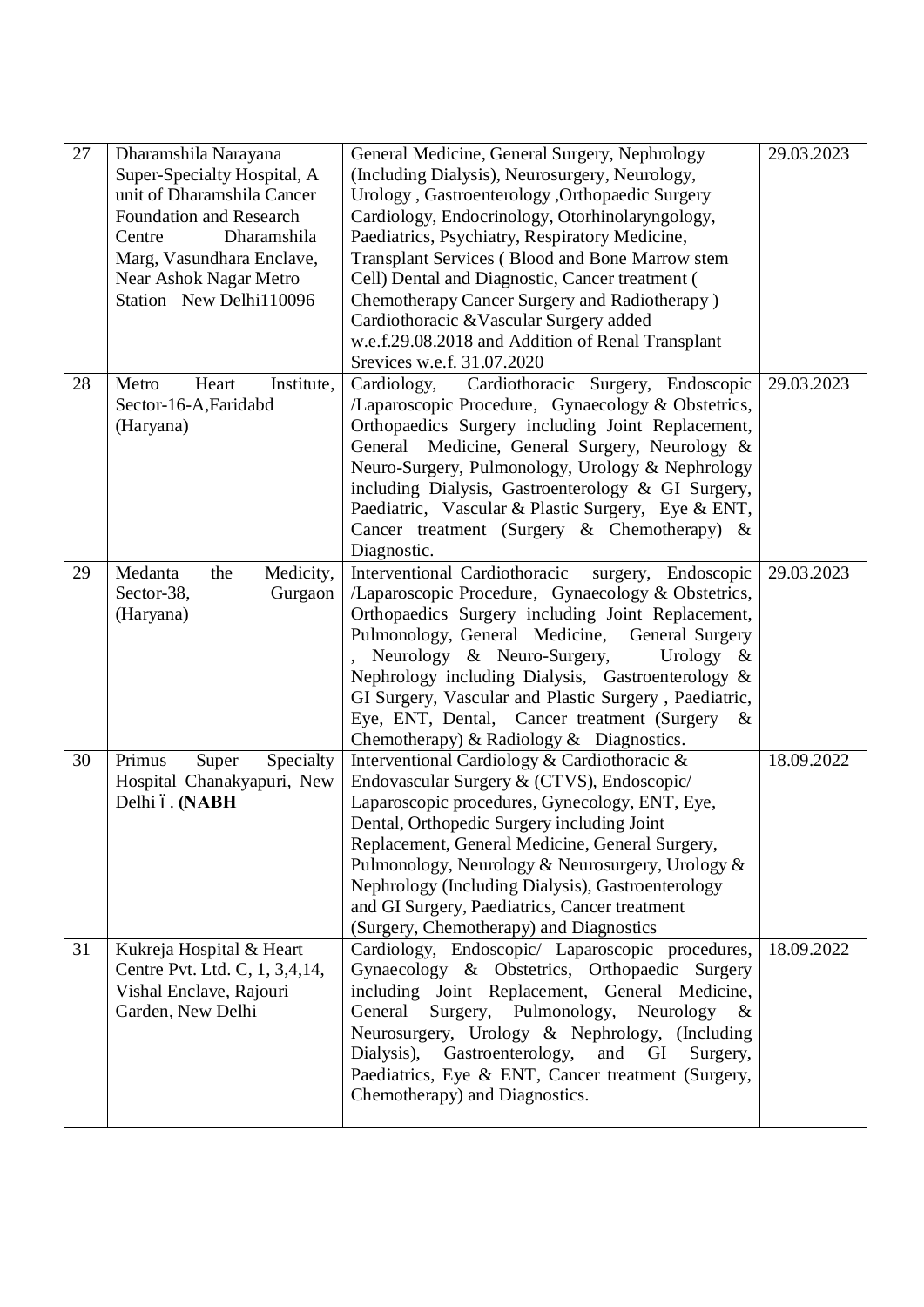| 32 | National Heart Institute,    | Cardiology & Cardiothoracic Surgery, Endoscopic/           | 18.09.2022 |
|----|------------------------------|------------------------------------------------------------|------------|
|    | 49-50, Community             | Laparoscopic procedures, Gynaecology & Obstetrics,         |            |
|    | Centre, East of Kailash, New | Orthopaedic Surgery including Joint Replacement,           |            |
|    | Delhi                        | General Medicine, General Surgery, Neurology &             |            |
|    |                              | Neurosurgery, Pulmonology, Urology & Nephrology            |            |
|    |                              | (Including Dialysis), Gastroenterology, Eye, Cancer        |            |
|    |                              | treatment (Surgery, Chemotherapy) and Diagnostics.         |            |
| 33 | Escorts Heart Institute &    | General Medicine, General Surgery, Cardiology,             | 18.09.2022 |
|    | Research Centre, Okhla       | Cardio thoracic Surgery, Gynaecology & Obst.               |            |
|    | Road, New Delhi 110025.      | Gastroenterology & GI Surgery, Liver Transplantation,      |            |
|    |                              | Nephrology, Neurology, Neurosurgery, ENT, Eye,             |            |
|    |                              | Orthopaedic<br>Surgery<br>including<br>Dental,<br>joint    |            |
|    |                              | replacement, Respiratory Medicine, Urology,<br>and         |            |
|    |                              | Diagnostics.                                               |            |
| 34 | Dr. B.L. Kapur Memorial      | Interventional Cardiology & Cardiothoracic Surgery,        | 18.09.2022 |
|    | Hospital, 5 Pusa Road, New   | Endoscopic/Laparoscopic procedures, Gynaecology &          |            |
|    | Delhi                        | Obstetrics, Pulmonology, Orthopaedic Surgery               |            |
|    |                              | including Joint Replacement, General Medicine,             |            |
|    |                              | General Surgery, Neurology & Neurosurgery, Urology         |            |
|    |                              | & Nephrology (Including Dialysis), Gastroenterology        |            |
|    |                              | and GI Surgery, Vascular & Plastic Surgery,                |            |
|    |                              | Paediatrics, Eye & ENT, Cancer treatment (Surgery,         |            |
|    |                              | Chemotherapy & Radiotherapy) and Diagnostics.              |            |
| 35 | Sarvodaya Hospital (A Unit   | General Medicine, General Surgery, Endoscopic/             | 18.09.2022 |
|    | of Anshu                     | Laparoscopic procedures, Gynae & Obst, Eye, ENT,           |            |
|    | Hospital Ltd.), YMCA Road,   | Paediatrics,<br>Orthopaedic<br>surgery<br>with<br>Joint    |            |
|    | Sector-8,                    | replacement, Urology, Neurology, Neuro Surgery,            |            |
|    | Faridabad.                   | Pulmonology,<br>Gastroenterology,<br>Nephrology            |            |
|    |                              | (including)<br>dialysis),<br>Dental,<br>Cardiology<br>$\&$ |            |
|    |                              | Cardiothoracic Surgery, Cancer Treatment (Surgery,         |            |
|    |                              | Chemotherapy) and Diagnostics.                             |            |
| 36 | Saroj Super Speciality       | General Medicines & General Surgery, Cardiology &          | 18.09.2022 |
|    | Hospital (earlier            | Cardio-thoracic surgery, Orthopaedics including Joint      |            |
|    | Saroj Hospital & Heart       | Replacement, Pulmonology, GI- Surgery, Neurology,          |            |
|    | Institute), Sector -14 Extn. | Neuro-surgery, Nephrology, including Dialysis,             |            |
|    | Madhuban Chowk, Rohini,      | Urology, Eye, ENT, Gynae & Obstetrics, Endoscopic/         |            |
|    | New Delhi                    | Laparoscopic procedures, Dental, Cancer treatment          |            |
|    |                              | (Surgery, Chemotherapy) and Diagnostics. Liver             |            |
|    |                              | Transplantation and Kidney Transplantation)                |            |
| 37 | Mayom Hospital, D-Block,     | General Medicine, General Surgery, Gynaecology and         | 18.09.2022 |
|    | South City-I, Gurgaon.       | Obst, Orthopaedic including Joint Replacement,             |            |
|    |                              | Cardiology, Eye, ENT, Endoscopic / Laparoscopic            |            |
|    |                              | Surgery,<br>stroenterology,                                |            |
|    |                              | Neurology, Urology, Nephrology including Dialysis,         |            |
|    |                              | Dental and Diagnostics.                                    |            |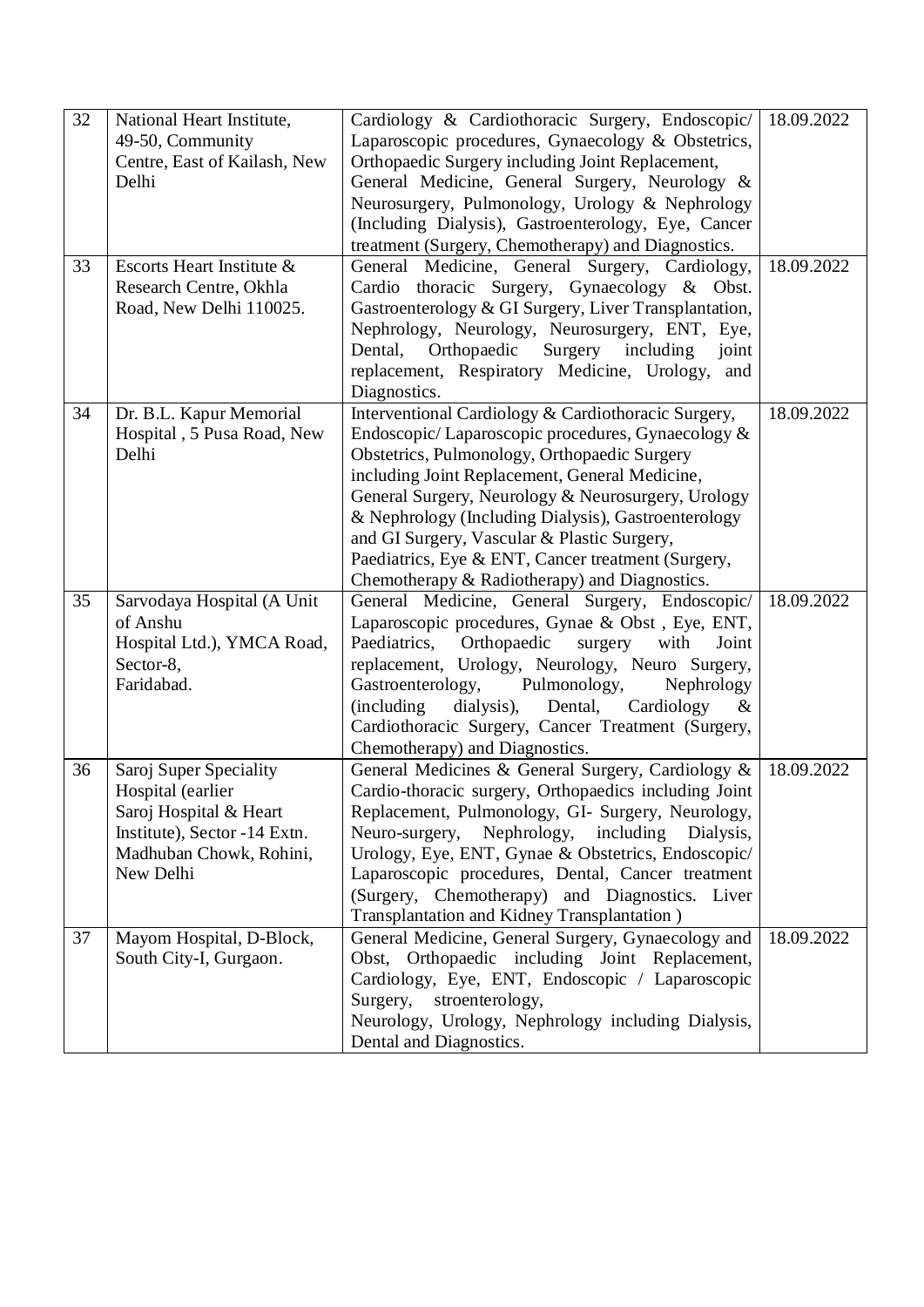| 38 | Venkateshwar, Hospital<br>(A unit of All India Society<br>for Health Aid Education and<br>Research)<br>Sector-18<br>A,<br>Dwarka, New Delhi-110075.                  | General Medicine, , General Surgery (Including<br>Laproscopic Surgery), Cardiology (Invasive &<br>Non-Invasive $\&$<br>Interventional),<br>Cardiothoracic<br>Surgery, Obstetrics and Gynaecology, Orthopaedic<br>Surgery<br><i>(including)</i><br>Joint<br>Replacement),<br>Otorhinolaryngology, Paediatrics,<br>Rheumatology,<br>Endocrinology,<br>Gastroenterology<br>(Medical),<br>(Including)<br>Neonatology,<br>Nephrology<br>Dialysis),<br>Neurology, Neurosurgery, Nuclear<br>Medicine,<br>Oncology- (Medical, Surgical, Radiation) Urology,<br>Kidney Transplantation, Dental and Diagnostics. | 27.09.2022 |
|----|----------------------------------------------------------------------------------------------------------------------------------------------------------------------|--------------------------------------------------------------------------------------------------------------------------------------------------------------------------------------------------------------------------------------------------------------------------------------------------------------------------------------------------------------------------------------------------------------------------------------------------------------------------------------------------------------------------------------------------------------------------------------------------------|------------|
| 39 | Ayushman Hospital &<br>Health Services Sector-10,<br>Dwarka, New Delhi-110075.                                                                                       | General Medicine, General Surgery, Gynae. & Obs.,<br>Orthopaedic (including Joint Replacement),<br>Otorhinolaryngology, Paediatrics,<br>Psychiatry,<br>Respiratory Medicine, Cardiology, Endocrinology,<br>Gastroenterology,<br>Nephrology,<br>Neurology,<br>Neurosurgery(ExceptBurns)<br>Surgical,<br>Gastroenterology, Eye, Urology and dental                                                                                                                                                                                                                                                       | 27.09.2022 |
| 40 | Clearmedi<br>Hospital<br>and<br><b>Cancer Centre</b><br>(A unit of Family Health care<br>Hospital<br>Pvt.<br>Ltd.<br>$15$ HC-1,<br>Vasundhara<br>Enclave, Ghaziabad. | Cardiology, General Medicine, Gynae & Obs.,<br>Orthopedics including joint replacement, General<br>Surgery, Endoscopic /Laparoscopic procedures,<br>Neurology & Neuro Surgery, Gastroenterology,<br>Dental,<br>Urology<br>Nephrology,<br>$\alpha$<br>Cancer<br>treatment(surgery and chemotherapy) Eye, ENT and<br>Diagnostics.                                                                                                                                                                                                                                                                        | 27.09.2022 |
| 41 | Shanti Mukund Hospital, 2,<br>Institutional<br>Area,<br><b>Vikas</b><br>Marg Extn., New Delhi ó<br>110092                                                            | Cardiology, Laparoscopic/ Endoscopic procedures,<br>Gynecology & Obstetrics, Orthopedic<br>Surgery<br>including Joint Replacement, Pulmonology, General<br>Medicine, General Surgery, Neurology<br>& Neurosurgery, Urology & Nephrology (Including<br>Gastroenterology and<br>Dialysis),<br>GI<br>Surgery,<br>Paediatrics, Eye & ENT, Dental, Cancer treatment<br>(Surgery, Chemotherapy & Radiotherapy) and<br>Diagnostics.                                                                                                                                                                           | 27.09.2022 |
| 42 | Hospital,<br>Meera<br>Park<br>Enclave, (Chokhandi) Near<br>Keshopur Bus Depot Outer<br>Ring Road, New Delhi ó<br>110018.                                             | Interventional Cardiology & Cardiothoracic Surgery,<br>Endoscopic/Laparoscopic procedures, Gynecology &<br>Obstetrics, Orthopedic Surgery<br>including Joint Replacement, General Medicine,<br>Pulmonology,<br>General<br>Surgery,<br>Neurology<br>$\&$<br>Neurosurgery, Urology & Nephrology (Including<br>Dialysis), Gastroenterology<br>and<br>GI<br>Surgery,<br>Paediatrics, Eye & ENT, Cancer treatment (Surgery,<br>Chemotherapy & Radiotherapy) and Diagnostics                                                                                                                                 | 27.09.2022 |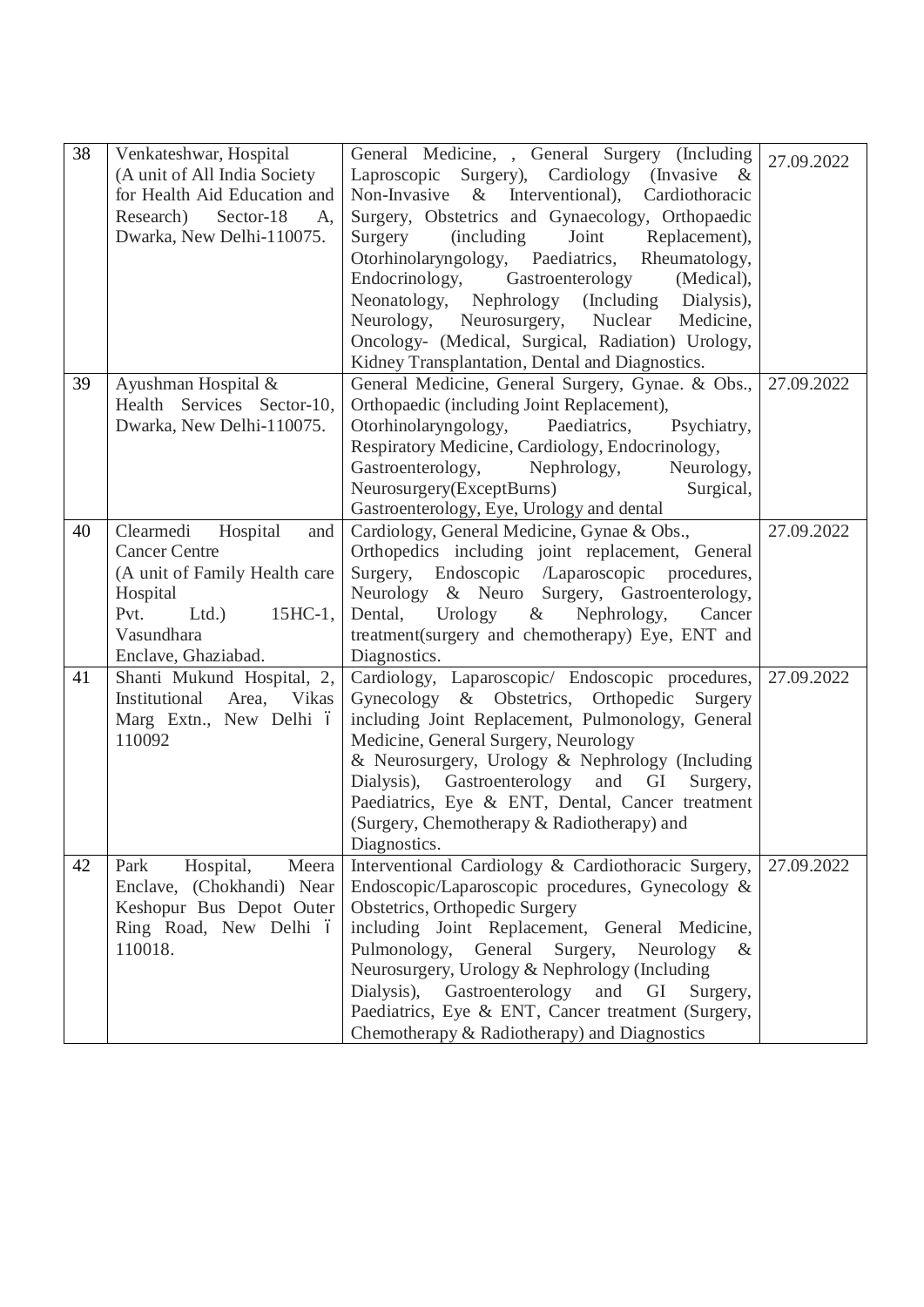| 43 | Indraprastha Apollo Hospital,<br>Sarita Vihar, New Delhi                                                              | Cardiac & Vascular diseases as per<br>CGHS/2014/NABH/Delhi & NCR rates                                                                                                                                                                                                                                                                                                                                                                                           | 31.01.2022 |
|----|-----------------------------------------------------------------------------------------------------------------------|------------------------------------------------------------------------------------------------------------------------------------------------------------------------------------------------------------------------------------------------------------------------------------------------------------------------------------------------------------------------------------------------------------------------------------------------------------------|------------|
| 44 | Yashoda<br>speciality<br>super<br>Kaushambi,<br>Hospital,<br>Ghaziabad,<br>Tel.No.0120-275000                         | Cardiology & Cardiothoracic Surgery Endoscopic/<br>Laparoscopic procedures, Gynae & Obst, Orthopaedic<br>Surgery including Joint Replacement, General<br>Medicine, General Surgery, Neurology &<br>Neurosurgery, Urology & Nephrology (Including<br>Dialysis), Gastroenterology and GI Surgery,<br>Pulmonology Paediatrics, Dental Eye & ENT, Cancer<br>treatment (Surgery, Chemotherapy) and Diagnostics,<br>Kidney Transplant, Rheumatology. W.e.f. 17.01.2019 | 10.12.2022 |
| 45 | Hospital<br>(a Unit<br>of<br><b>Neo</b><br>Muskan Medical Center Pvt<br>LTD), Sector 50, Noida<br>Tel.No.0120-4880000 | General Medicine, General Surgery, Gynae & Obst,<br><b>Orthopaedic Surgery</b><br>(including Joint replacement)<br>Otorhinolaryngology, respiratory medicine,<br>Cardiology, Medical Gastroenterology, Nephrology,<br>Neurology, Oncology (Medicine), Urology (including<br>Dialysis and excluding Lithotripsy), Eye & dental                                                                                                                                    | 10.12.2022 |
| 46 | Metro<br>Hospital<br>$\&$<br>Heart<br>Institute, Gurgoan<br>Tel.No.0124-2578182                                       | Cardiology, General Medicine, General Surgery,<br>Endoscopy / Laparoscopic Procedures, Gynae & Obst<br>, Eye ENT Paediatrics, Pulmonology,<br>Orthopaedic<br>with<br>Joint replacement Urology,<br>Surgery<br>Neurology & Neuro Surgery, G I Surgery,<br>Nephrology (including Dialysis) Dental & Diagnostics.                                                                                                                                                   | 10.12.2022 |
| 47 | Shanti<br>Hospital,<br>Gopal<br>Ghaziabad<br>Tel.No.0120-1777000                                                      | General Medicine, Non-invasive Cardiology,<br>Pulmonology, Paediatrics, General Surgery,<br>Gynaecology & Obst. Orthopaedic Surgery including<br>joint replacement, Eye ENT, Endoscopic/<br>Laparoscopic Surgery, Gastro-enterology, & GI<br>Surgery Neurology & Neurosurgery Urology &<br>Nephrology incl. Dialysis Dental & Diagnostics.                                                                                                                       | 10.12.2022 |
| 48 | Hospital,<br>Sector,<br>Paras<br>4<br>Vaishali Ghaziabad<br>Tel.No.0120-4624160                                       | General Medicine, General Surgery, Gynae & Obst,<br>Orthopaedic, Eye ENT, Endoscopic / Laparoscopic<br>Surgery, Gastroenterology, Neurology, Pulmonology,<br>Urology, Nephrology, Dental & Diagnostics.                                                                                                                                                                                                                                                          | 10.12.2022 |
| 49 | Yashoda Hospital & Research<br>Centre, IIIM, Nehru Nagar,<br>Ghaziabad<br>Tel.No.0120-4182000                         | Cardiology & Cardiothoracic Surgery<br>Endoscopic/<br>Laparoscopic procedures, Genecology & Obstetrics Orthopaedic<br>Surgery including Joint Replacement, General Medicine,<br>Pulmonology General Surgery, Neurology & Neurosurgery,<br>Urology & Nephrology (Including Dialysis), Gastroenterology<br>and GI Surgery, Paediatrics, Dental Eye & ENT, Cancer<br>treatment (Surgery, Chemotherapy) and Diagnostics                                              | 10.12.2022 |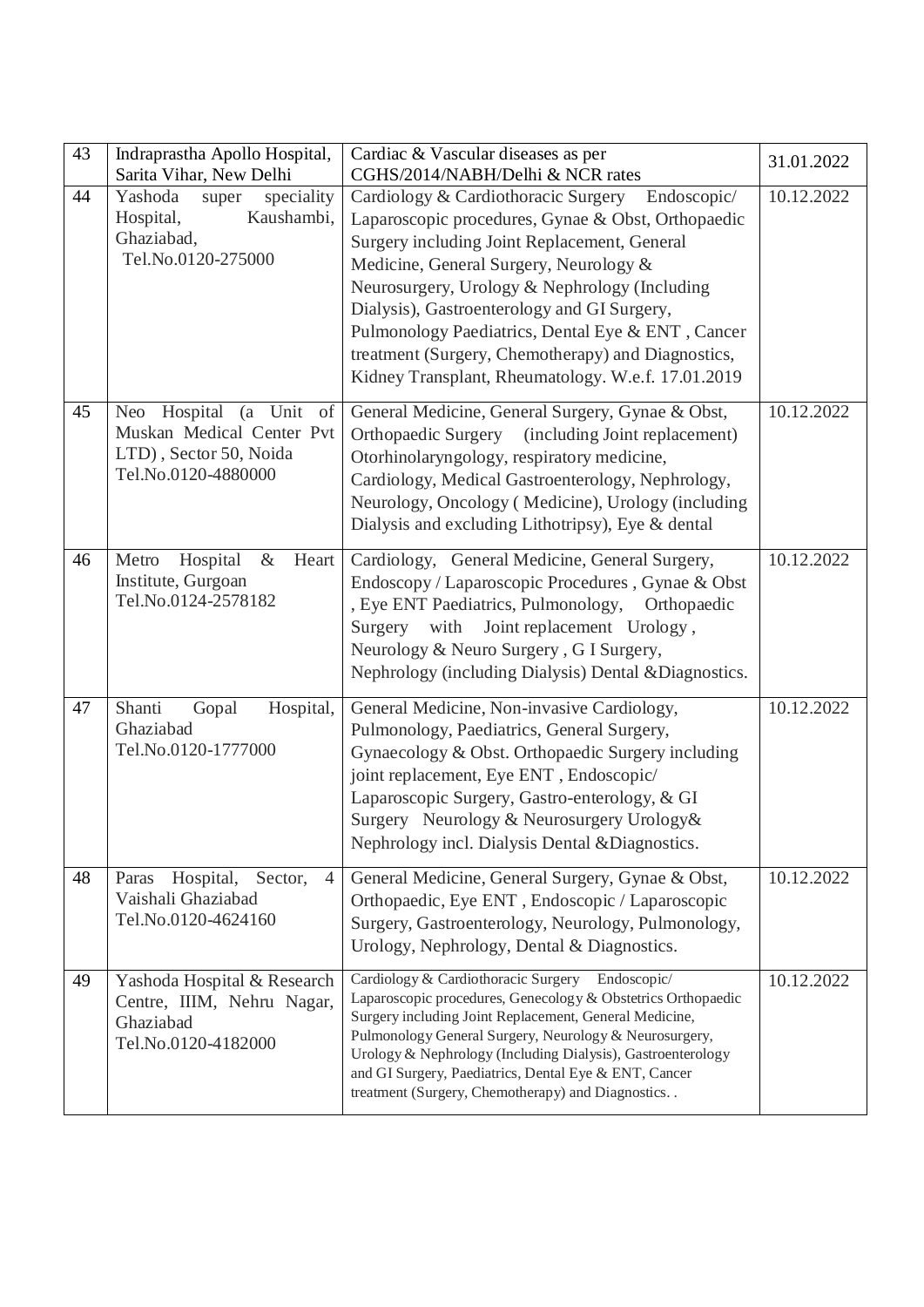| 50  | Max Multi-Specialty Centre,<br>N-110, Panchsheel Park, New   | Exclusive Eye care Centre.                                                                            | 30.10.2022 |
|-----|--------------------------------------------------------------|-------------------------------------------------------------------------------------------------------|------------|
|     | Delhi.                                                       |                                                                                                       |            |
|     | Ph.No.011-26499870.                                          |                                                                                                       |            |
| 51  | Centre for Sight, B-5/24,<br>Safdarjung Enclave opposite     | Exclusive Eye care Centre.                                                                            | 30.10.2022 |
|     | Deer Park. New                                               |                                                                                                       |            |
|     | Delhi.110029.                                                |                                                                                                       |            |
|     | Ph.No.011-45738888,                                          |                                                                                                       |            |
|     | 41644000                                                     |                                                                                                       |            |
| 52  | Vision Plus Eye Centre,<br>Kisan Tower, (FF&SF),             | Exclusive Eye care Centre.                                                                            | 30.10.2022 |
|     | Capt. Shashikant Sharma                                      |                                                                                                       |            |
|     | Marg, Hoshiarpur, Sector-51,                                 |                                                                                                       |            |
|     | Noida (U.P.)201301.                                          |                                                                                                       |            |
|     | Ph.No.0120-2480480.                                          |                                                                                                       |            |
| 53  | Visitech Eye Centre (A unit<br>of Jasola Healthcare LLP),    | Exclusive Eye care Centre.                                                                            | 30.10.2022 |
|     | Plot No.2, Pocket-1, Jasola                                  |                                                                                                       |            |
|     | Vihar, New Delhi-110025.                                     |                                                                                                       |            |
|     | Ph.No.011-41080233,                                          |                                                                                                       |            |
|     | 42665111.                                                    |                                                                                                       | 30.10.2022 |
| 54  | Viaan Eye& Retina Centre,<br>UG-4, Bestech Central           | Exclusive Eye care Centre.                                                                            |            |
|     | Square Mall, Sushant Lok II,                                 |                                                                                                       |            |
|     | Sector-57, Gurgaon.1222002.                                  |                                                                                                       |            |
|     | Ph.No.0124-4065151.                                          |                                                                                                       |            |
| 55  | I Care Eye Hospital & Post,<br>Graduate Institute, E-3A,     | Exclusive Eye care Centre.                                                                            | 30.10.2022 |
|     | Sector-26, Noida-201301.                                     |                                                                                                       |            |
|     | Ph.No.0120-2477600-02.                                       |                                                                                                       |            |
|     |                                                              |                                                                                                       |            |
| 56. | Medeor Hospital Ltd., B-33,<br>34, Qutab Institutional Area, | General Medicine, General Surgery, OBS. & Gynae.,<br>Endoscopic/Laparoscopic procedures, Paediatrics, | 31.03.2023 |
|     | New Delhi ó 110016,                                          | Pulmonology, Orthopedics Including Joint                                                              |            |
|     |                                                              | Replacement, Dental, Cardiology & Cardiothoracic                                                      |            |
|     | (NABH).                                                      | Surgery, Gastroenterology, Urology, Nephrology                                                        |            |
|     |                                                              | including Dialysis, Neurology, Neuro Surgery, ENT,                                                    |            |
|     |                                                              | Eye, Cancer treatment (Surgery, Chemotherapy) and                                                     |            |
|     |                                                              | Diagnostic. Kidney Transplantation w.e.f.01.01.2016                                                   |            |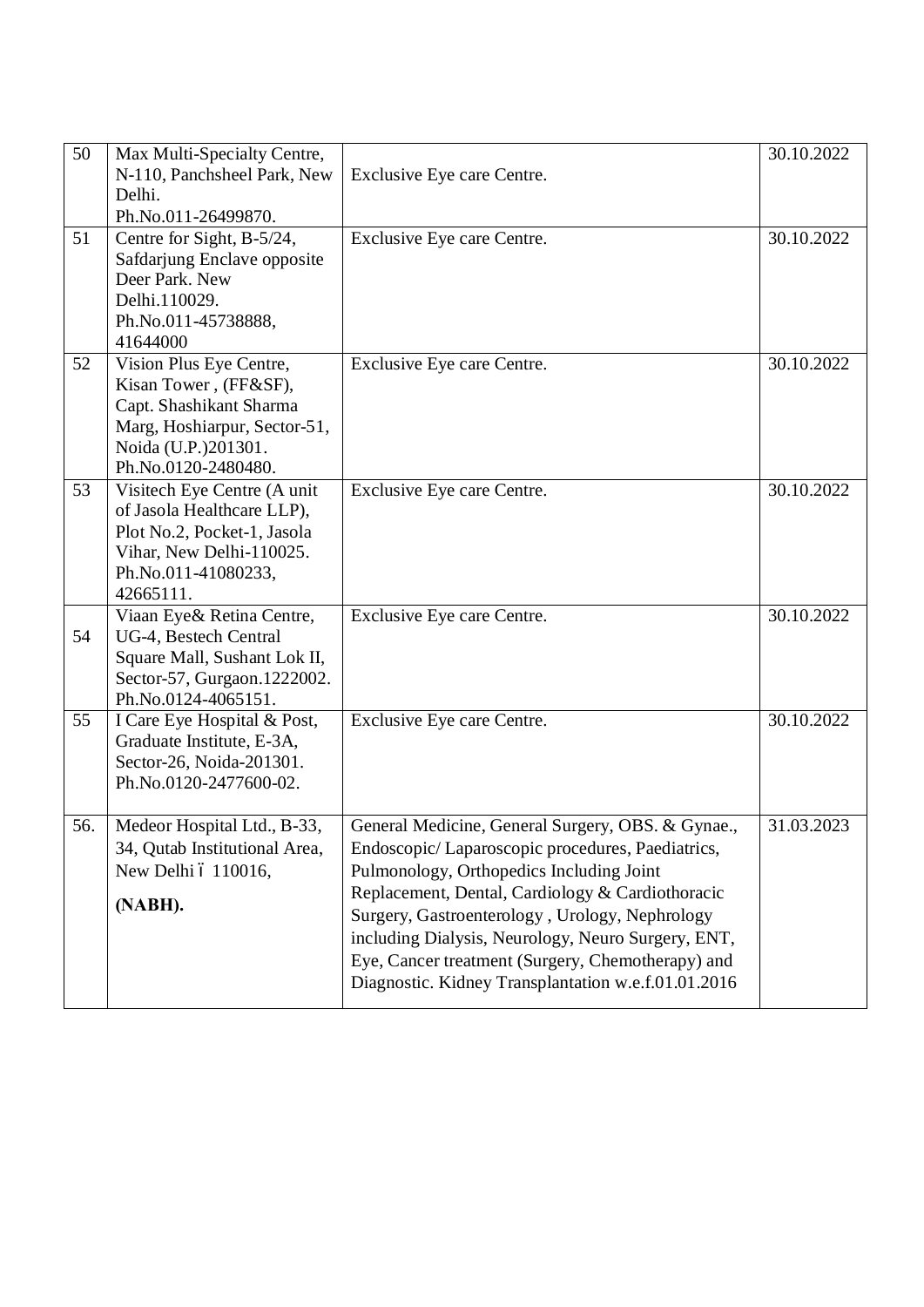| 57. | QRG Central Hospital &<br>Research Centre, 69,<br>Sec-20A, Near Neelam<br>Flyover, Ajronda Chowk,<br>Mathura Road, Faridabad,<br>(NABH)                           | Cardiology & Cardiothoracic Surgery, Endoscopic/<br>Laparoscopic procedures, Gynecology & Obstetrics,<br>Orthopedic Surgery including joint replacement,<br>General Medicine, General Surgery, Neurology &<br>Neurosurgery, Pulmonology, Urology & Nephrology<br>(Including Dialysis), Gastroenterology and GI<br>Surgery, Paediatrics, Dental, Eye, & ENT, Cancer<br>treatment (Surgery, Chemotherapy) and Diagnostics.                                                                                | 31.03.2023 |
|-----|-------------------------------------------------------------------------------------------------------------------------------------------------------------------|---------------------------------------------------------------------------------------------------------------------------------------------------------------------------------------------------------------------------------------------------------------------------------------------------------------------------------------------------------------------------------------------------------------------------------------------------------------------------------------------------------|------------|
| 58. | Human Care Medical<br>Charitable Trust (Manipal<br>Hospital), Adjoining MTNL<br>Building, Sec-6, Dwarka,<br>Delhi-110075, (NABH).                                 | General Medicine, General Surgery including<br>Laparoscopic surgery, Gynae. & Obst., Orthopaedic<br>(including Joint Replacement & Arthroscopic surgery),<br>Cardiothoracic Surgery, Cardiology ó Invasive &<br>Non-Invasive, Endocrinology, Paediatrics,<br>Gastroenterology (Medical & Surgical), Nephrology<br>including Dialysis, Neurology, Neurosurgery,<br>Oncology ó (Medical, Surgical, Radiation),<br>Respiratory Medicine, Rheumatology, Transplant<br>Services (Renal), ENT and Diagnostics | 31.03.2023 |
| 59. | QRG Medicare Ltd., Plot No.<br>1, Sector-16, Faridabad-12100<br>2, (NABH).                                                                                        | General Medicine, General Surgery, Gynae. & Obst.,<br>Orthopaedic (including Joint Replacement &<br>Arthroscopic surgery), Cardiothoracic Surgery,<br>Cardiology, Gastroenterology(Medical & Surgical),<br>Nephrology including Dialysis, Renal Transplant<br>Neurology, Neurosurgery, Respiratory Medicine, Eye,<br><b>ENT</b> Dental and Diagnostics.                                                                                                                                                 | 31.03.2023 |
| 60. | Shree Aggarsain International<br>Hospital (A unit of Shree<br>Aggarsain North Ex-Welfare<br>Society), PSP, Sector-22,<br>Rohini, New Delhi-110086,<br>(Non-NABH). | General Medicine, General Surgery, Gynae. & Obst.,<br>Orthopaedic (Including Joint Replacement),<br>Paediatrics, Psychiatry, Cardiology<br>(Non-interventional), Gastroenterology (Medical &<br>Surgical), Nephrology, Neurology, Neurosurgery,<br>Respiratory Medicine, Urology (including Dialysis),<br>Dental, Eye, ENT and Diagnostics. Added w.e.f.<br>14.09.2020 Interventional cardiology /CTVS                                                                                                  | 31.03.2023 |
| 61. | Santom Hospital, D-5, 6,<br>Prashant Vihar, Rohini,<br>Sector - 14, Delhi - 110085.<br>(NABH).                                                                    | Neurology, Endoscopic, Laparoscopic procedures,<br>Gastroenterology, Nephrology including Dialysis, Eye,<br>ENT, Dental, Urology, Orthopedics with Joint<br>replacement, General Surgery, General Medicine,<br>Obstetrics and Gynecology and Diagnostics.                                                                                                                                                                                                                                               | 31.03.2023 |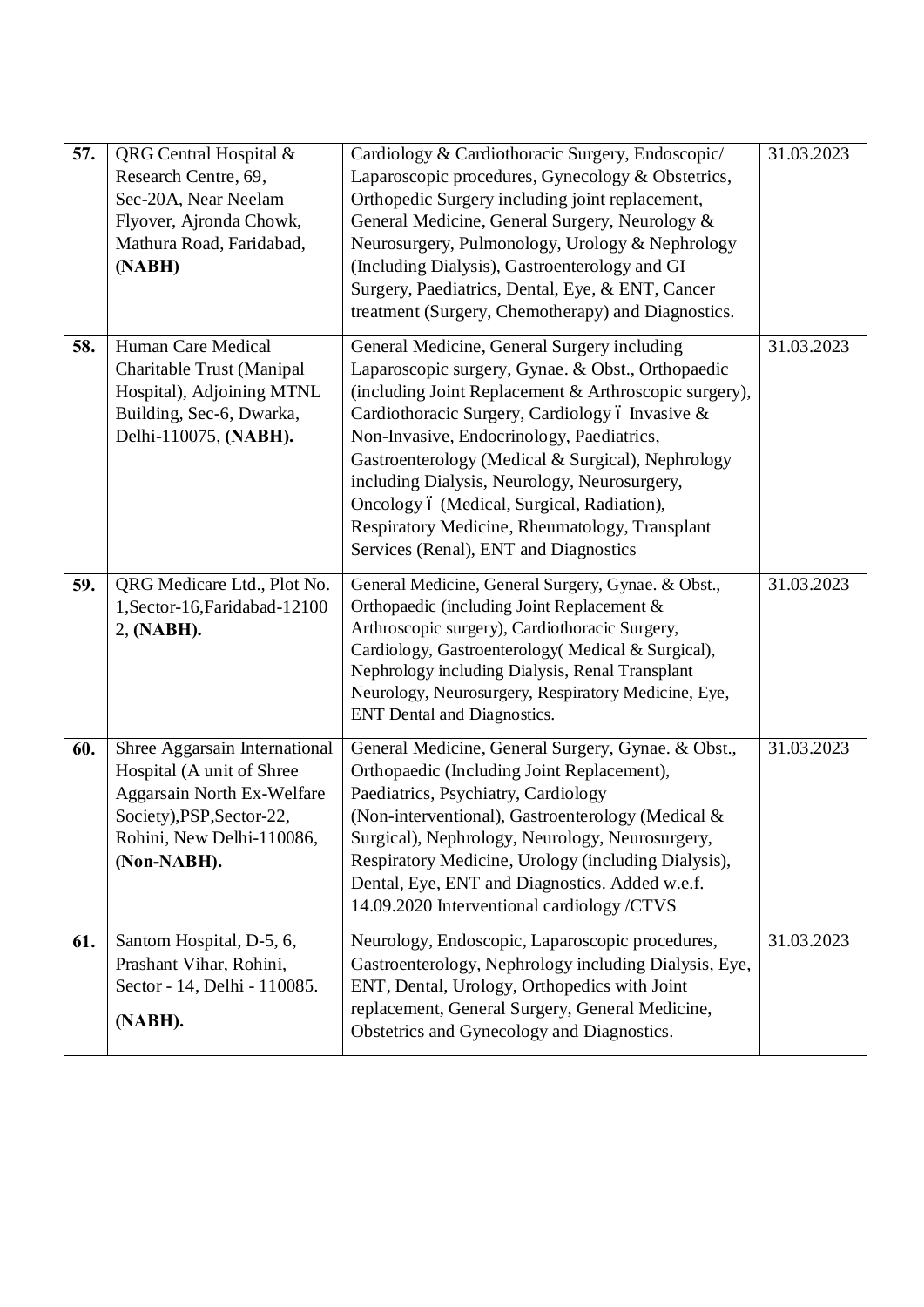| 62. | Paras Hospital, C-1, Sushant<br>Lok, Phase-I, Sector-43,<br>Gurgaon (Haryana)<br>(NABH)                                                        | Cardiology, Endoscopic/ Laparoscopic procedures,<br>Gynecology & Obstetrics, Orthopedic Surgery<br>including Joint Replacement, General Medicine,<br>General Surgery, Neurology & Neurosurgery, Urology<br>& Nephrology (Including Dialysis), Gastroenterology<br>and GI Surgery, Pulmonology, Eye & ENT, Cancer<br>treatment (Surgery, Chemotherapy) and Diagnostics. | 31.03.2023 |
|-----|------------------------------------------------------------------------------------------------------------------------------------------------|------------------------------------------------------------------------------------------------------------------------------------------------------------------------------------------------------------------------------------------------------------------------------------------------------------------------------------------------------------------------|------------|
| 63. | NKS Hospital, 219-220,<br>Gulabi Bagh, Delhi ó 110007,<br>(Non-NABH)                                                                           | General Medicine, General Surgery, Gynecology and<br>Obst, Orthopedic Surgery (including Joint<br>Replacement), Eye, ENT, Endoscopic/Laparoscopic<br>Surgery, Gastroenterology, Neurology, Urology,<br>nephrology including Dialysis, Dental and<br>Diagnostics.                                                                                                       | 31.03.2023 |
| 64. | Mata Roop Rani Maggo &<br>Mahindru Hospital, C-8/9,<br>OM Vihar, Phase-I, Metro<br>Pillar, No.709, Uttam Nagar,<br>New Delhi-110059,<br>(NABH) | General Medicine, General Surgery, Gynae. & Obst.,<br>Orthopedics (including Joint Replacement),<br>Respiratory Medicine, Cardiology, Endocrinology,<br>Medical & Surgical Gastroenterology, Neonatology,<br>Nephrology, Neurology, Oncology ó (Medical)<br>Urology (including dialysis and lithotripsy) Eye, ENT,<br>Dental and Diagnostics                           | 31.03.2023 |
| 65. | Saroj Medical Institute, Plot<br>No. 8 & 9, Pocket8B, Jail<br>Road, Sector19, Rohini,<br>Delhi110089, (Non-NABH)                               | General Medicine, General Surgery, Gynae. & Obs.,<br>Orthopaedic Surgery (including Joint Replacement),<br>Cardiology, Respiratory Medicine, Medical<br>Gastroenterology, Nephrology, Neurology, Oncology<br>(Medical), Urology (including dialysis and lithotripsy),<br>Eye, ENT, Dental and Diagnostics.                                                             | 31.03.2023 |
| 66. | Mahajan Eye Centre,<br>AD-21A, Pitampura, Delhi ó<br>110034, (Non-NABH).                                                                       | <b>Exclusive Eye Care Centre</b>                                                                                                                                                                                                                                                                                                                                       | 31.03.2023 |
| 67. | Chaudhary Eye Centre &<br>Laser Vision, 4802 Bharat<br>Ram Road, 24, Daryaganj,<br>New Delhi, (Non-NABH)                                       | <b>Exclusive Eye Care Centre</b>                                                                                                                                                                                                                                                                                                                                       | 31.03.2023 |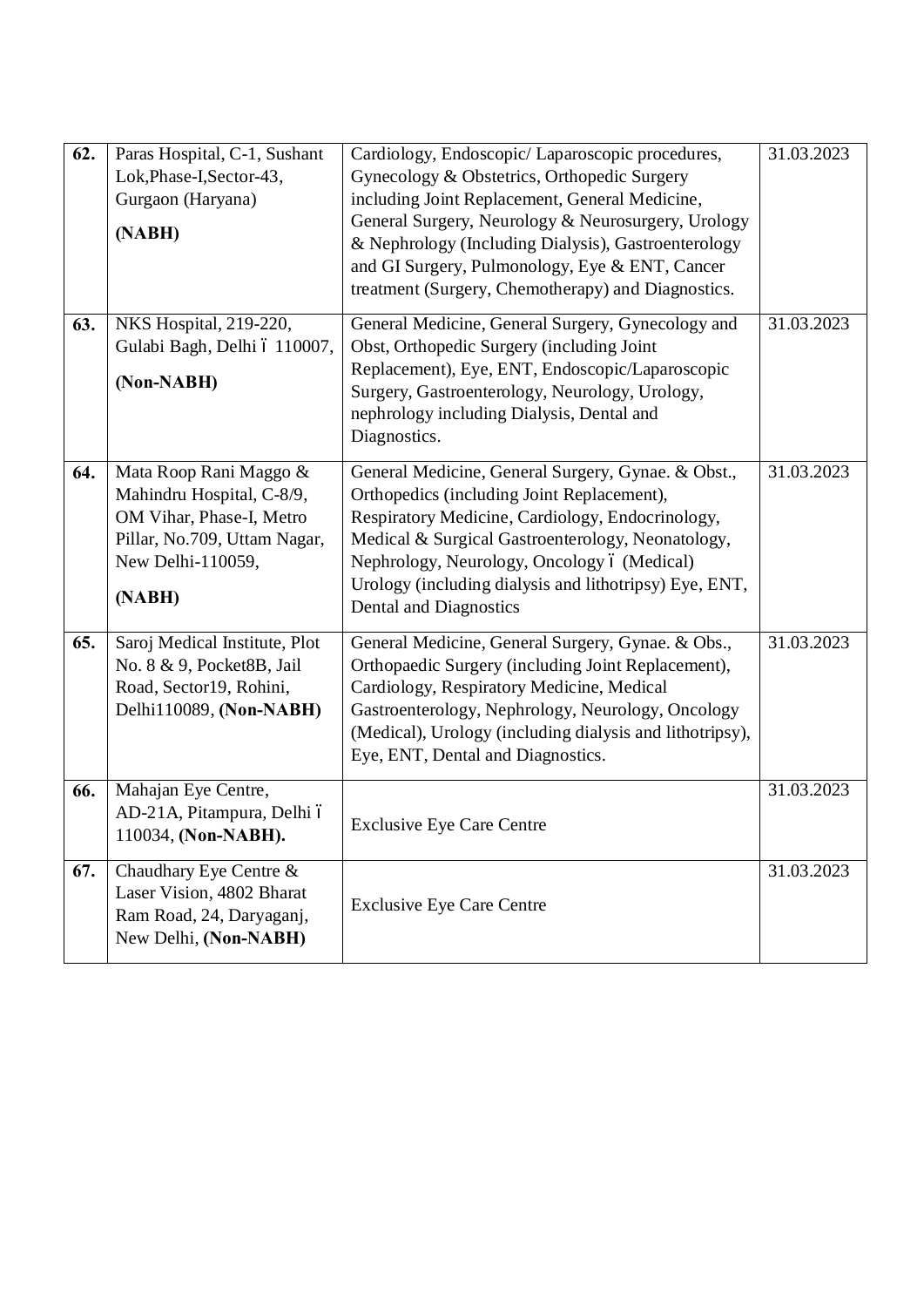# **The List of Private Empanelled Hospitals over Delhi Division.**

| S<br>N <sub>0</sub> | <b>Hospital Name</b>                                                                       | Emp. With   | <b>Specialty</b>                                                     | <b>Validity</b>                         |
|---------------------|--------------------------------------------------------------------------------------------|-------------|----------------------------------------------------------------------|-----------------------------------------|
| 1.                  | Artemis Hospital, Sector<br>-51, Gurgaon, (Haryana)                                        | <b>CGHS</b> | Multi Specialty                                                      | 18.06.2022                              |
| 2.                  | Asian Institute of Medical<br>Science Hospital, Faridabad.                                 | <b>CGHS</b> | Multi Specialty                                                      | 24.07.2022                              |
| 3.                  | Brahm Shakti Sanjivani Super<br>Specialty Hospital, Bahadurgarh                            | <b>ESI</b>  | Multi Specialty                                                      | 01.11.2022                              |
| 4.                  | Clear Medi Hospital & Cancer<br>Centre (A Unit of Family Health<br>care Hospital Pvt.Ltd)  | <b>CGHS</b> | Multi Specialty                                                      | 27.11.2022                              |
| 5.                  | East Delhi Medical Center Delhi<br>Shahdra                                                 | <b>CGHS</b> | Multi Specialty                                                      | 26.05.2023                              |
| 6.                  | Frank Institute of Medical<br>Sciences Hospital, Bahalgarh,<br>Sonipat Rd. Sonipat         | <b>ECHS</b> | Multi Specialty                                                      | 17.07.2022                              |
| 7.                  | Jaswant rai Super Speciality<br>Hospital Mawana Road MTC                                   | <b>CGHS</b> | Multi Specialty                                                      | 20.12.2022                              |
| 8.                  | Ganesh Hospital, Nehru Nagar,<br>Ghaziabad.                                                | <b>CGHS</b> | Multi Specialty                                                      | 30.05.2022                              |
| 9.                  | Gandhi Hospital Uttam Nagar<br>Delhi                                                       | <b>CGHS</b> | Multi Specialty                                                      | 25.08.2022                              |
| 10.                 | Kalra Hospital, SRCNC Pvt.<br>Ltd. Kirti Nagar, New Delhi.                                 | <b>CGHS</b> | Multi Specialty                                                      | 01.07.2022                              |
| 11.                 | Mann Multi Specialty Hospital,<br>Subhash Road, Rohtak.                                    | <b>ECHS</b> | Multi Specialty                                                      | 07.06.2022                              |
| 12.                 | Max Super Specialty Hospital,<br>Patparganj, New Delhi                                     | <b>CGHS</b> | Multi Specialty                                                      | 09.10.2021<br><i>funder</i><br>Process) |
| 13.                 | Metro JHI Hospital & ICU Opp.<br>LIC building Near BSNL office<br>Huda Complex Jind-126102 | NON-CGHS    | Orthopedic, Gynae. & Obst General<br><b>Surgery General Medicine</b> | 30.05.2023                              |
| 14.                 | Max Super Specialty Hospital,<br>Saket, New Delhi.                                         | <b>CGHS</b> | Multi Specialty                                                      | 09.10.2021<br><i>funder</i><br>Process) |
| 15.                 | Venkateshwar Hospital<br>Sector-18A, Dwarka, New<br>Delhi                                  | <b>ECHS</b> | Multi Specialty                                                      | 17.08.2022                              |
| 16.                 | Max Super Specialty Hospital,<br>Vaishali, Ghaziabad (UP)                                  | <b>CGHS</b> | Multi Specialty                                                      | 31.08.2022                              |
| 17.                 | Medanta the Medicity,<br>Sector-38, Gurgaon (Haryana)                                      | <b>CGHS</b> | Multi Specialty                                                      | 05.08.2022                              |
| 18.                 | Metro Heart Institute,<br>Sector-16-A, Faridabd (Haryana)                                  | <b>CGHS</b> | Multi Specialty                                                      | 27.04.2022                              |
| 19.                 | Metro Hospital & Cancer<br>Institute Preet Vihar, Delhi.                                   | <b>CGHS</b> | <b>Multi Specialty</b>                                               | 01.11.2021<br><i>funder</i><br>Process) |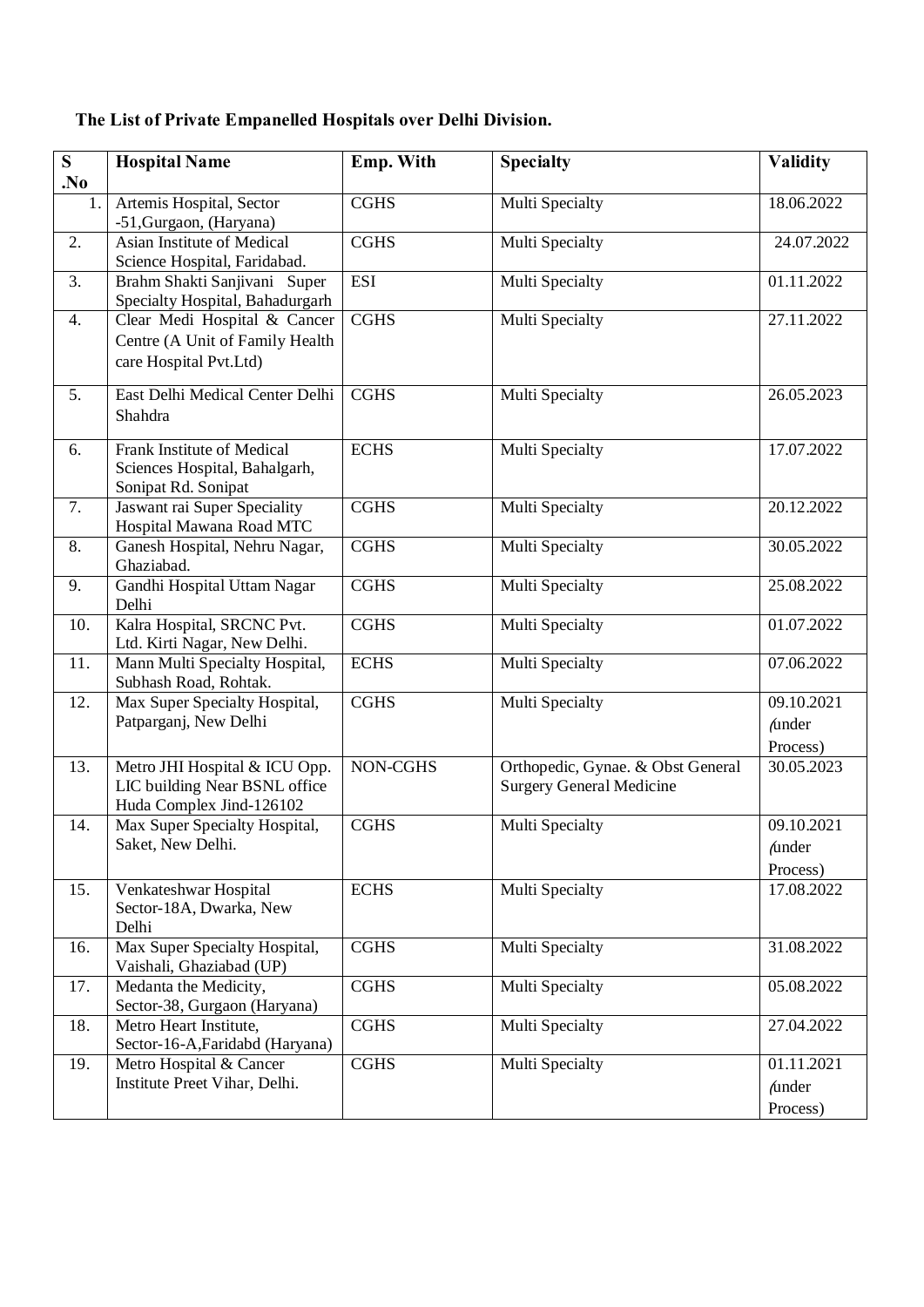| 20.               | Medicheck<br>Ortho<br>Super<br>Specialty<br>Hospital, NH-2<br>Sector-46 FDB Haryana                             | <b>CGHS</b>     | Multi Specialty                                           | 03.02.2023 |
|-------------------|-----------------------------------------------------------------------------------------------------------------|-----------------|-----------------------------------------------------------|------------|
| 21.               | Narinder Mohan Hospital &<br>Heart Centre, Mohan Nagar,<br><b>GZB</b>                                           | <b>CGHS</b>     | Multi Specialty                                           | 25.08.2022 |
| 22.               | Niddan Hospital Murthal Rd.<br>Sonipat                                                                          | <b>ECHS</b>     | Multi Specialty                                           | 25.08.2022 |
| 23.               | Navin Hospital Vaishali GZB                                                                                     | <b>CGHS</b>     | Multi Specialty                                           | 09.01.2022 |
| 24.               | <b>OSCAR Heart Care, Poison &amp;</b><br><b>ICU CARE CENTRE</b><br>Jind-126102                                  | NON-CGHS        | General Medicine Cardiology,<br>Interventional cardiology | 30.05.2023 |
| 25.               | Park Hospital, N.H. No.1,<br>G.T.Karnal Rd. Karnal                                                              | <b>ECHS</b>     | Multi Specialty                                           | 09.08.2022 |
| 26.               | Park Hospital, N.H. No.1,<br>G.T.Karnal Rd. Panipat                                                             | <b>ECHS</b>     | Multi Specialty                                           | 09.08.2022 |
| 27.               | Park Hospital, Chaukhandi,<br>Keshopur, Delhi                                                                   | <b>CGHS</b>     | Multi Specialty                                           | 09.08.2022 |
| 28.               | Park Hospital, Sector-10,<br>Faridabad                                                                          | <b>CGHS</b>     | Multi Specialty                                           | 09.08.2022 |
| 29.               | Park Hospital, Sohna Rd. Sector<br>-47, Gurgaon.                                                                | <b>CGHS</b>     | Multi Specialty                                           | 09.08.2022 |
| 30.               | Paras Hospital GGN                                                                                              | <b>CGHS</b>     | Cardiology, Orthopedic Surgery                            | 06.04.2022 |
| 31.               | R.J. Super Specialty Hospital,<br>Delhi Rohtak Road, Near Rajesh<br>Joon Office, Bahadurgarh, Distt.<br>Jhajjar | <b>NON-CGHS</b> | Multi Specialty                                           | 30.04.2023 |
| 32.               | Saroj Super Specialty Hospital<br>Sector -14, Extn. Madhuban<br>Chowk, Rohini, New Delhi.                       | <b>CGHS</b>     | Multi Specialty                                           | 10.05.2022 |
| $\overline{33}$ . | Sarvodaya Hospital (A Unit of<br>Anshu Hospital Ltd.) YMCA<br>Road, Sector-8 Faridabad.                         | <b>CGHS</b>     | Multi Specialty                                           | 11.05.2022 |
| 34.               | Shivam Hospital, Unit of RR<br>Hospital Pvt. Ltd. Line Par<br>Bahadurgarh.                                      | <b>ECHS</b>     | Multi Specialty                                           | 03.08.2022 |
| 35.               | Shanti Gopal Hospital<br>Plot<br>Khand-II<br>$No.NH-1$<br>Ahinsa<br>Indira Puram GZB                            | <b>CGHS</b>     | <b>Multi Specialty</b>                                    | 17.09.2022 |
| 36.               | Sharda Hospital Greater Noida<br>Pari Chowk                                                                     | <b>CGHS</b>     | Multi Specialty                                           | 04.02.2022 |
| 37.               | Valentis Hospital MTC                                                                                           | <b>CGHS</b>     | Oncology Chemotherapy,                                    | 30.07.2022 |
| 38.               | Yashoda Super specialty<br>Hospital, Kaushambi, GZB.                                                            | <b>CGHS</b>     | Multi Specialty                                           | 25.08.2022 |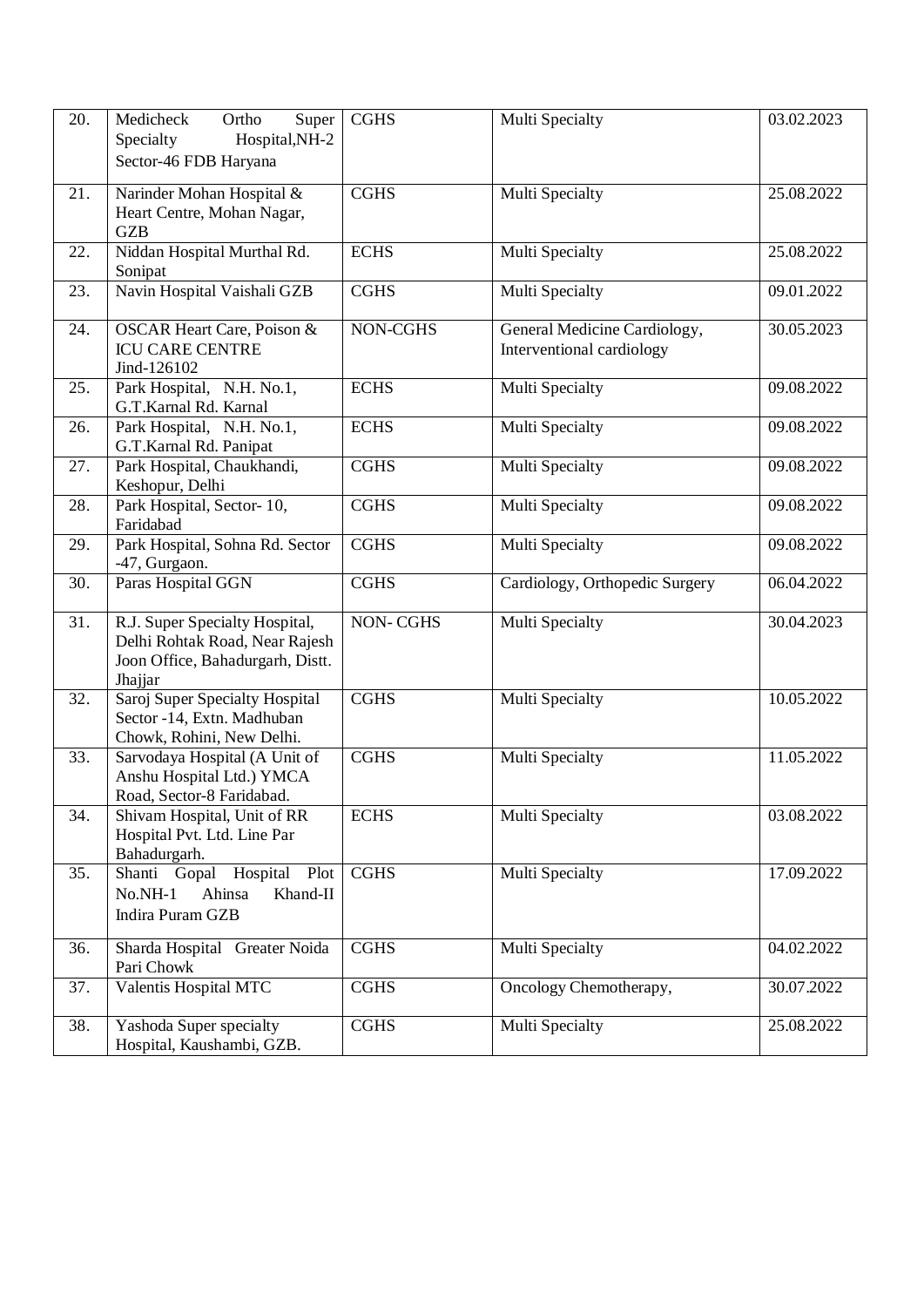| 39. | <b>Yashoda Super specialty</b> | <b>CGHS</b> | Multi Specialty | 21.11.2021     |
|-----|--------------------------------|-------------|-----------------|----------------|
|     | Hospital, Nehru Nagar, GZB.    |             |                 | <i>f</i> under |
|     |                                |             |                 | Process)       |
| 40. | <b>Yashoda Super specialty</b> | NON-CGHS    | Multi Specialty | 29.05.2022     |
|     | Hospital, Nehru Nagar, GZB.    |             |                 |                |

#### **CGHS empanelled hospitals/ Moradabad Division.**

| S<br>N <sub>o</sub> | Name of Hospital                     | Recommended                    | Validity      |
|---------------------|--------------------------------------|--------------------------------|---------------|
| 01                  | Hospital,<br>Vivekanand<br>Asian     | Multispecialty & Critical Care | 17.07.2021    |
|                     | Moradabad                            |                                | <i>funder</i> |
|                     |                                      |                                | Process)      |
| 02                  | Teerthanker Mahaveer Hospital        | Multispecialty & Critical Care | 09.06.2022    |
|                     | & Research Center, Moradabad         |                                |               |
| 03                  | Gangasheel Advanced Medical          | Multispecialty & Critical Care | 14.10.2021    |
|                     | Research Institute, Bareilly         |                                | <i>funder</i> |
|                     |                                      |                                | Process)      |
| 04                  | Hospital<br>$\&$<br>Heart<br>Metro   | Multispecialty & Critical Care | 06.08.2021    |
|                     | Institute, Haridwar                  |                                | <i>funder</i> |
|                     |                                      |                                | Process)      |
| 05                  | Kanishk<br>Surgical<br>$\&$<br>Super | Multispecialty & Critical Care | 16.06.2022    |
|                     | Specilty Hospital, Dehradun          |                                |               |
| 06                  | Yashoda Hospital & Research          | Multispecialty & Critical Care | 24.05.2022    |
|                     | Centre, Gaziabad.                    |                                |               |
| 07                  | Medical<br>Research<br>Rajshree      | Multispecialty & Critical Care | 21.06.2022    |
|                     | Instiute, Bareilly.                  |                                |               |
| 08                  | Glean Cancer Centre &                | Multispecialty & Critical Care | 23.06.2022    |
|                     | Multispecialty Hospital, Bareilly    |                                |               |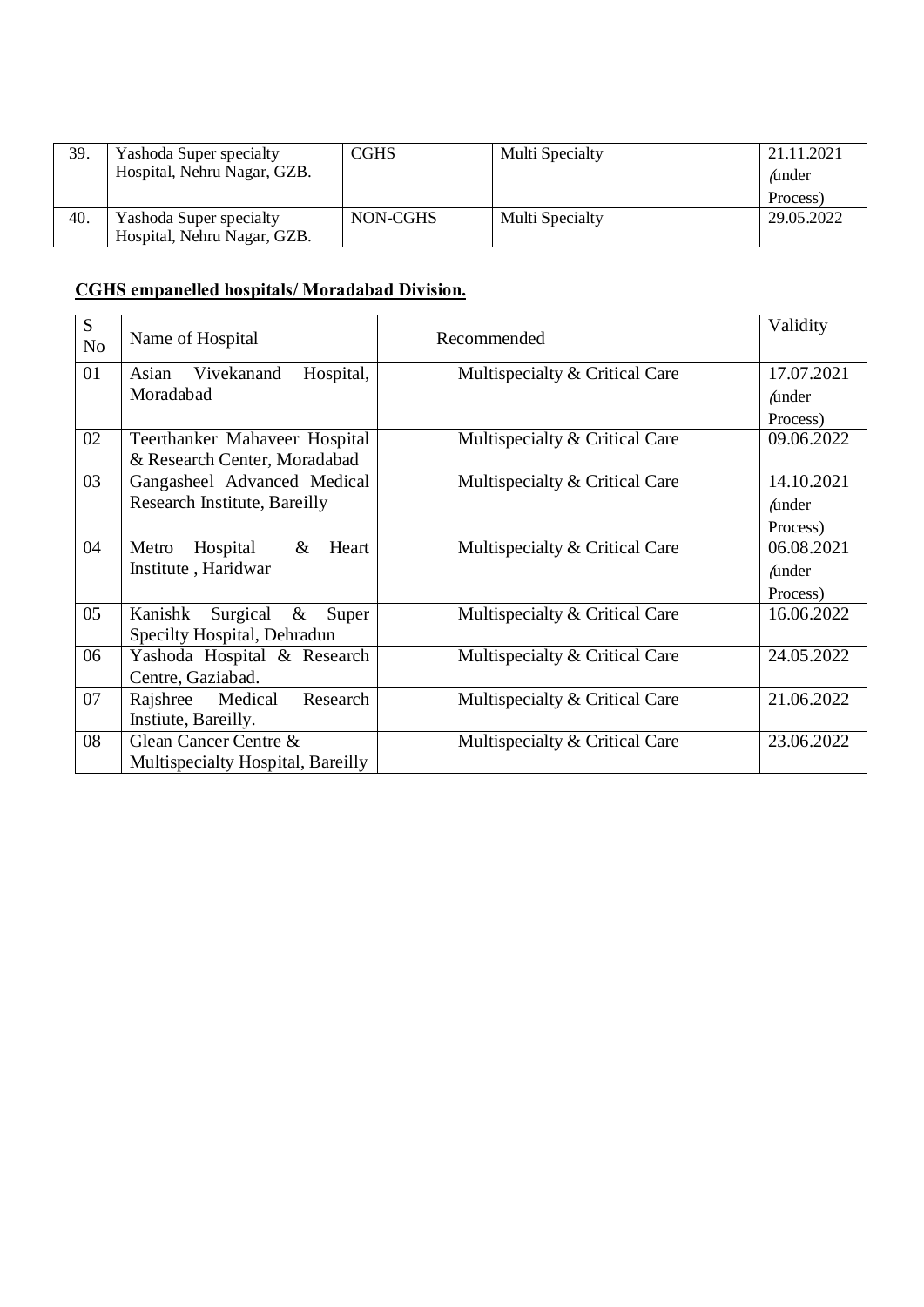# **CGHS empanelled hospitals /Lucknow Division.**

| S No | Name of Hospital                                                                                 | Recommended | Validity   |
|------|--------------------------------------------------------------------------------------------------|-------------|------------|
| 01   | K.K. Hospital, 87/88,<br>Nabiullah Roadriver Bank<br>Colony, Lucknow                             |             | 24.03.2023 |
| 02   | Charak Hospital & Research<br>Centre Duubagga Hardoi Road<br><b>LKO</b>                          | ----------- | 30.09.2023 |
| 03   | Shekhar hospital Pvt. Ltd., B-<br>Block, Church Road, Lucknow                                    |             | 28.02.2022 |
| 04   | Medics International Life<br>Science Ltd, (Apollo Hospital)<br><b>LKO</b>                        |             | 25.05.2022 |
| 05   | Shubham Hospital, S-8/108<br>F-5A, Maqbool Alam Road,<br>Khajuri, Varanasi.                      |             | 09.07.2022 |
| 06   | Heritage Hospital, Lanka,<br>Varanasi BSB                                                        | ----------- | 31.12.2021 |
| 07   | Shri Ram Murti Smarak<br>Functional Imaging & Medical<br>Centre, LKO                             |             | 31.03.2022 |
| 08   | Delhi Institute of Functional<br>Imaging, B-108, Sector-C,<br>Mahanager, LKO                     | ----------- | 12.02.2022 |
| 09   | Nidan Diagnostic & Heart<br>Centre Pvt.Ltd. 4/31, Vivek<br>Khand, LKO                            | ----------- | 26.06.2023 |
| 10   | Charakdhar Diagnostic Pvt.<br>Ltd. 292/05, Tulsidas Marg<br>Chowk, LKO                           |             | 31.12.2023 |
| 11   | Promila Diagnostic Centre,<br>Shanti Complex, Near Kukrail<br>pul, Faizabad Road, LKO            |             | 01.07.2022 |
| 12   | Ajanta hospital & IVF Centre<br>Pvt. Ltd. 765 ABC Complex,<br>Kanpur Road, Alambagh,<br>Lucknow. | ----------  | 30.07.2023 |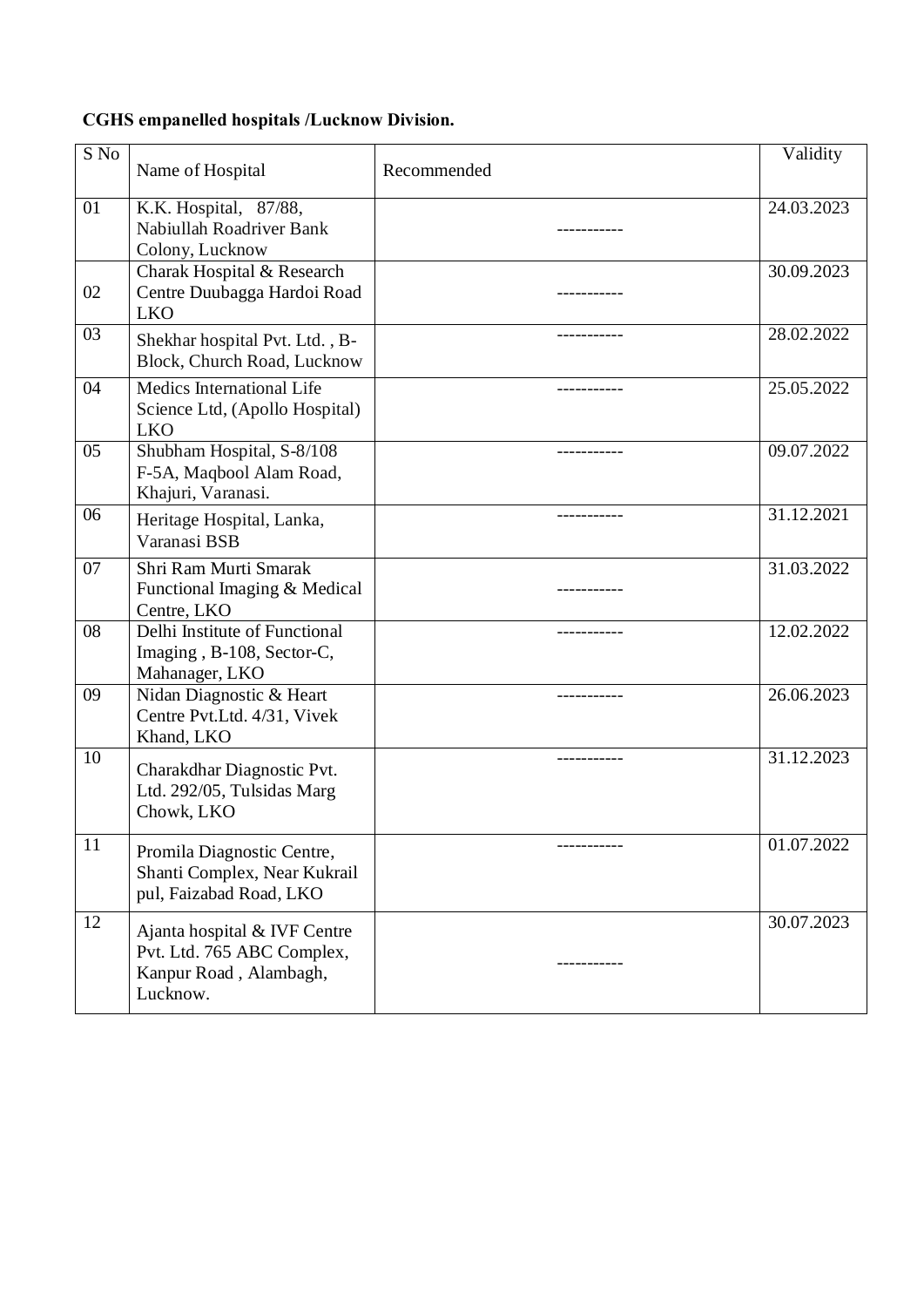#### **CGHS empanelled hospitals Ambala Division.**

| S No | Name of Hospital                                                                    | Empanelled for the purpose                    | Validity                                             |
|------|-------------------------------------------------------------------------------------|-----------------------------------------------|------------------------------------------------------|
| 01   | <b>Adesh Medical College. UMB</b>                                                   | For all in house available emergency services | 18.01.2022                                           |
| 02   | Aneja hospital, UMB                                                                 | For all in house available emergency services | 13.12.2021                                           |
| 03   | Mukut Hospital, CDG                                                                 | For all in house available emergency services | 15.10.2021                                           |
| 04   | Grecian Hospital, Mohali                                                            | For all in house available emergency services | 26.08.2021<br><i>funder</i><br>Process)              |
| 05   | Hospital,<br>Super<br>Amar<br>Specialty & Heart<br>Center,<br>Sector-70, Mohali     | For all in house available emergency services | 12.03.2022                                           |
| 06   | <b>IVY Hospital</b> , Mohali                                                        | For all in house available emergency services | 15.12.2021                                           |
| 07   | SGHS Eye hospital, Mohali                                                           | For all in house available emergency services | 10.07.2021<br><i>funder</i><br>Process)              |
| 08   | Indus<br>Speciality<br>Super<br>Hospital, Mohali                                    | For all in house available emergency services | $\overline{07.07}.2021$<br><i>funder</i><br>Process) |
| 09   | Rotary Ambala<br>Cancer<br>$\&$<br>General Hospital, Ambala                         | For all in house available emergency services | 23.05.2022                                           |
| 10   | Healing Touch Super Specialty<br>Hospital, Blue Heaven Health<br>Care LTD, Ambala.  | For all in house available emergency services | 22.05.2022                                           |
| 11   | of Medical<br>M.M.<br>Institute<br>Sciences & Research, Mullana                     | For all in house available emergency services | 22.05.2022                                           |
| 12   | Drishti<br>Hospital,<br>Eye<br>Panchkula                                            | For all in house available emergency services | 13.12.2022                                           |
| 13   | Max Super Specialty Hospital,<br>N.H.64, near District Hospital,<br><b>Bathinda</b> | For all in house available emergency services | 19.10.2021                                           |
| 14   | Saksham Hospital, SRE                                                               | For all in house available emergency services | 06.01.2022                                           |
| 15   | Max Super Specialty Hospital,<br>Mohali.                                            | For all in house available emergency services | 18.02.2022                                           |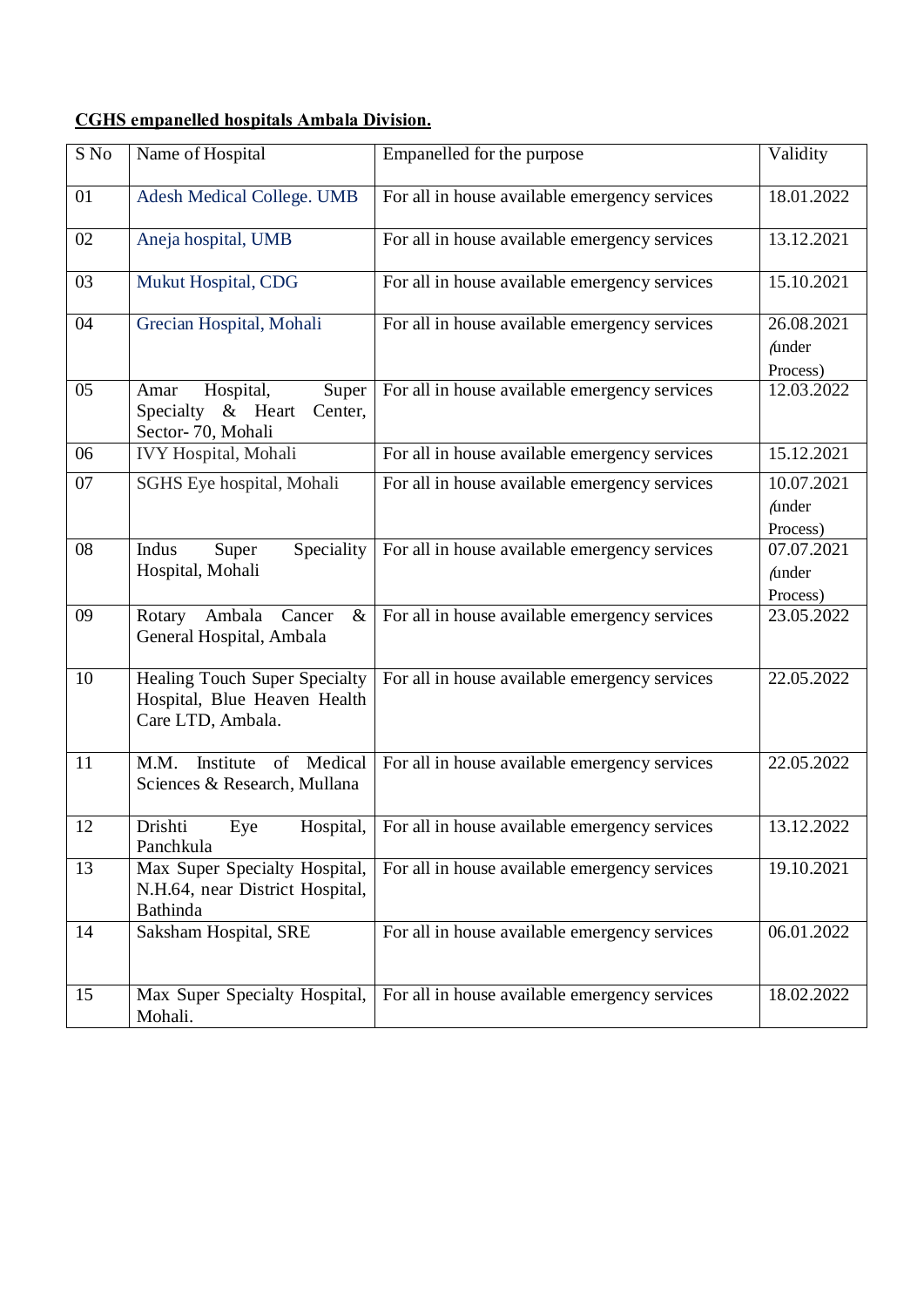# **Empanelled Private Hospitals, Firozpur Division**

| S.No.          | Name of Hospital                                        | Recommended                                   | Validity   |
|----------------|---------------------------------------------------------|-----------------------------------------------|------------|
|                |                                                         |                                               |            |
| $\mathbf{1}$   | Hartej Hospital (NABH),                                 | For all in house available emergency services | 18.02.2022 |
|                | Ranjit Avenue,, Amritsar                                |                                               |            |
| $\overline{2}$ | Amandeep Hospital (NABH),                               | For all in house available emergency services | 18.02.2022 |
|                | G.T Road, Model town,<br>Amritsar.                      |                                               |            |
| 3              | Parkash Hospital, G.T. Road,                            | For all in house available emergency services | 18.02.2022 |
|                | Putlighar, Amritsar.                                    |                                               |            |
| $\overline{4}$ | Randhawa, Amritsar.                                     | For all in house available emergency services | 18.02.2022 |
| 5              | Mahajan Hospital, Inside Gate                           | For all in house available emergency services | 18.02.2022 |
|                | Khajana, Amritsar.                                      |                                               |            |
| 6              | Nayyar Hrart Institute and<br>super specialty Hospital, | For all in house available emergency services | 18.02.2022 |
|                | 3-Dasondha Singh road,                                  |                                               |            |
|                | Amritsar                                                |                                               |            |
| $\tau$         | Dr.Karam Singh Memorial<br>orthopedic& Multispecialty   | For all in house available emergency services | 18.02.2022 |
|                | Hospital, Medical enclave                               |                                               |            |
|                | /ASR                                                    |                                               |            |
| $8\,$          | Floran Hospital, Amritsar.                              | For all in house available emergency services | 18.02.2022 |
| 9              | Hartej Hospital, Amritsar.                              | For all in house available emergency services | 18.02.2022 |
| 10             | The Corporate .Amritsar.                                | For all in house available emergency services | 18.02.2022 |
| 11             | Apex Hospital, Near Rishab                              | For all in house available emergency services | 18.02.2022 |
| 12             | Auto Batala Road, Amritsar<br>Uppal Neuro Hospital, G.T | For all in house available emergency services | 18.02.2022 |
|                | Road.Putlighar. Amritsar.                               |                                               |            |
| 13             | Sanjeevan Hospital, Amritsar.                           | For all in house available emergency services | 18.02.2022 |
| 14             | Hospital, 661 A&B                                       |                                               | 18.02.2022 |
|                | <b>GHAI</b><br>G.T, B Nagar Jalandhar.                  | For all in house available emergency services |            |
|                |                                                         |                                               |            |
| 15             | Tagore Hospital, Banda                                  | For all in house available emergency services | 18.02.2022 |
|                | Bahadur Nagar, Mahavir Marg,<br>Jalandhar.              |                                               |            |
| 16             | Oxford Hospital Pvt. Ltd.                               | For all in house available emergency services | 18.02.2022 |
|                | Jalandhar.                                              |                                               |            |
| 17             | Kapoor Hospital, Jalandhar.                             | For all in house available emergency services | 18.02.2022 |
| 18             | Patel Hospital, Civil Lines,                            | For all in house available emergency services | 18.02.2022 |
| 19             | Jalandhar,<br>Jammu Hospital, Jalandhar.                |                                               |            |
|                |                                                         | For all in house available emergency services | 18.02.2022 |